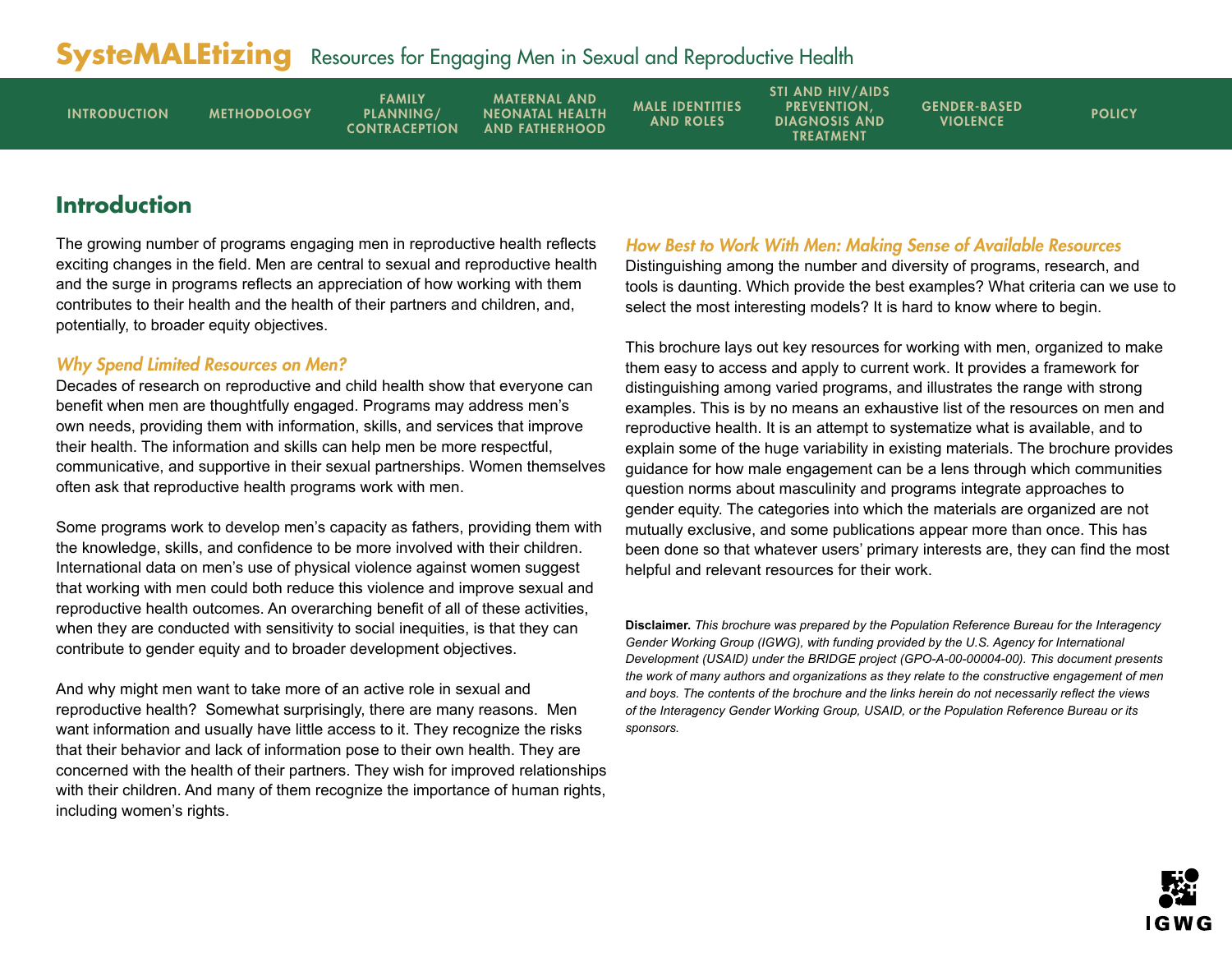<span id="page-1-0"></span>

| <b>INTRODUCTION</b><br><b>METHODOLOGY</b> | <b>FAMILY</b><br>PLANNING/<br><b>CONTRACEPTION</b> | <b>MATERNAL AND</b><br><b>NEONATAL HEALTH</b><br><b>AND FATHERHOOD</b> | <b>MALE IDENTITIES</b><br><b>AND ROLES</b> | <b>STI AND HIV/AIDS</b><br><b>PREVENTION.</b><br><b>DIAGNOSIS AND</b><br>TREATMENT | <b>GENDER-BASED</b><br><b>VIOLENCE</b> | <b>POLICY</b> |
|-------------------------------------------|----------------------------------------------------|------------------------------------------------------------------------|--------------------------------------------|------------------------------------------------------------------------------------|----------------------------------------|---------------|
|-------------------------------------------|----------------------------------------------------|------------------------------------------------------------------------|--------------------------------------------|------------------------------------------------------------------------------------|----------------------------------------|---------------|

## **Methodology**

This review scanned a wide range of publications, websites, curricular materials and other tools, as well as organizational resources. Selection criteria included:

- Fresh and promising approaches
- Interesting and well-done evaluations
- Range of geographical areas and reproductive health topics
- Ready availability through hyperlinks
- Timeliness (mostly material since 2000)

## Organization of This Brochure

The numerous resources on engaging men in sexual and reproductive health reflect several different approaches to this work. A first group of programs addresses *men as clients*, focusing on their own reproductive health needs. A second set includes *men as partners*, promoting men's central roles in supporting women's health. A third set views *men as agents of social change*. This last group of programs may engage in a variety of reproductive health activities, but also promotes gender equity, both as an end in itself as well as a means of improving everybody's health. Again, these approaches are not necessarily mutually exclusive yet most programs fall into at least one of these categories.

This brochure provides key resources — program reviews, case studies, evaluations, policy examples, and tools — for each of five substantive areas: family planning/contraception; maternal and neonatal health and fatherhood; male identities and roles; STI and HIV/AIDS prevention, diagnosis, and treatment; and gender-based violence. Because programs rarely address only one area of work with men, the resources appear in multiple locations.

## Resources on Approaches to Engaging Men

These resources are useful for illustrating and explaining these approaches further.

## **Men as Clients:**

- The Alan Guttmacher Institute. *[In Their](http://www.agi-usa.org/pubs/itor_intl.pdf)  [Own Right. Addressing the Sexual and](http://www.agi-usa.org/pubs/itor_intl.pdf)  [Reproductive Health Needs of Men Worldwide](http://www.agi-usa.org/pubs/itor_intl.pdf) (2003).*
- EngenderHealth. *[Involving Men as Partners in](http://www.engenderhealth.org/pubs/workpap/wp12/wp_12.html)  [Reproductive Health: Lessons Learned from](http://www.engenderhealth.org/pubs/workpap/wp12/wp_12.html)  [Turkey](http://www.engenderhealth.org/pubs/workpap/wp12/wp_12.html)* (June 1999).
- EngenderHealth and the International Planned Parenthood Federation Western Hemisphere Region. *[Five Case Studies for the](http://www.ippfwhr.org/publications/download/monographs/mi_symp_casestudies_e.pdf)  [Symposium on Male Participation in Sexual](http://www.ippfwhr.org/publications/download/monographs/mi_symp_casestudies_e.pdf)  [and Reproductive Health: New Paradigms](http://www.ippfwhr.org/publications/download/monographs/mi_symp_casestudies_e.pdf)* (October 1998).
- International Union for the Scientific Study in Population (IUSSP), XXIV Congress. *[Putting](http://www.iussp.org/Brazil2001/s20/S22_02_Hull.pdf)  [Men in the Picture: Problems of Male](http://www.iussp.org/Brazil2001/s20/S22_02_Hull.pdf)  [Reproductive Health in Southeast Asia](http://www.iussp.org/Brazil2001/s20/S22_02_Hull.pdf)* (August 2001).
- Johns Hopkins University Center for Communications Program (JHUCCP). *[Involving](http://pdf.dec.org/pdf_docs/PNACG652.pdf)  [Men in Family Planning: The Zimbabwe Male](http://pdf.dec.org/pdf_docs/PNACG652.pdf)  [Motivation and Family Planning Method](http://pdf.dec.org/pdf_docs/PNACG652.pdf)  [Expansion Project](http://pdf.dec.org/pdf_docs/PNACG652.pdf)* (January 1996).
- JHUCCP[, Population Reports.](http://www.infoforhealth.org/pr/m18/) *Men's Surveys: [New Findings](http://www.infoforhealth.org/pr/m18/)* (Spring 2004).
- JHUCCP, [Population Reports.](http://www.infoforhealth.org/pr/j46edsum.shtml#top) *New [Perspectives on Men's Participation](http://www.infoforhealth.org/pr/j46edsum.shtml#top)* (October 1998).
- JHUCCP, PRISM Project's Male Motivation Campaign. *[Impact of a Male Motivation](www.jhuccp.org/pubs/fr/13/13.pdf)  [Campaign on Family Planning Ideation and](www.jhuccp.org/pubs/fr/13/13.pdf)  [Practice in Guinea](www.jhuccp.org/pubs/fr/13/13.pdf)* (April 2002).

## **Men as Partners:**

- EngenderHealth. *[Working with Men/Men as](www.engenderhealth.org/ia/wwm/index.html)  [Partners in Reproductive Health](www.engenderhealth.org/ia/wwm/index.html)* (accessed online June 15, 2006).
- JHUCCP, Population Reports. *[New](www.infoforhealth.org/pr/j46edsum.shtml#top)  [Perspectives on Men's Participation](www.infoforhealth.org/pr/j46edsum.shtml#top)* (October 1998).

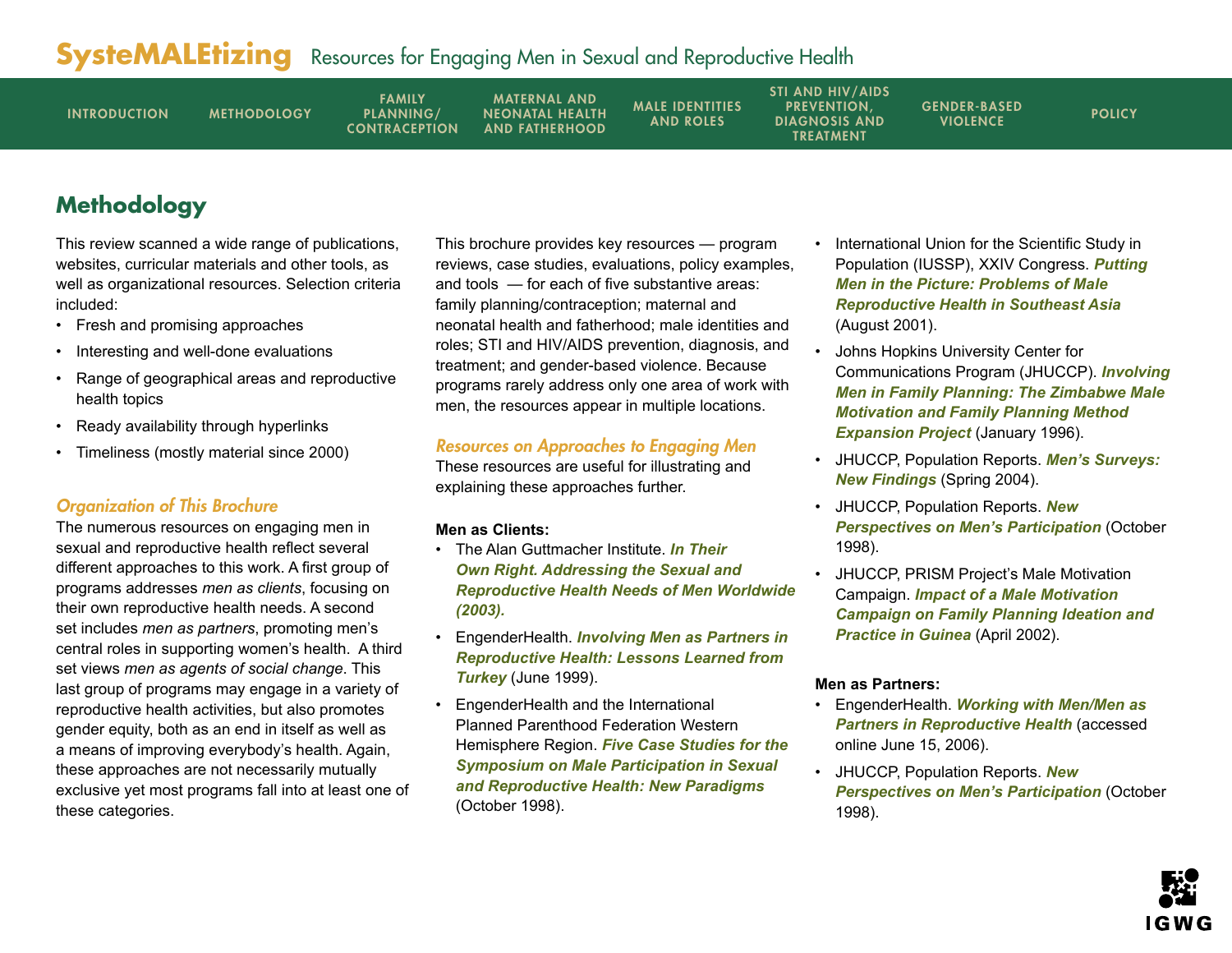| <b>INTRODUCTION</b> | <b>METHODOLOGY</b> | <b>FAMILY</b><br>PLANNING/<br><b>CONTRACEPTION</b> | <b>MATERNAL AND</b><br><b>NEONATAL HEALTH</b><br><b>AND FATHERHOOD</b> | <b>MALE IDENTITIES</b><br><b>AND ROLES</b> | <b>STI AND HIV/AIDS</b><br><b>PREVENTION.</b><br><b>DIAGNOSIS AND</b><br><b>TREATMENT</b> | <b>GENDER-BASED</b><br><b>VIOLENCE</b> | <b>POLICY</b> |
|---------------------|--------------------|----------------------------------------------------|------------------------------------------------------------------------|--------------------------------------------|-------------------------------------------------------------------------------------------|----------------------------------------|---------------|
|---------------------|--------------------|----------------------------------------------------|------------------------------------------------------------------------|--------------------------------------------|-------------------------------------------------------------------------------------------|----------------------------------------|---------------|

## **Methodology, continued**

- JHUCCP and the Jordanian National Population Committee. *[Men in Jordan Get Involved in](www.jhuccp.org/pubs/ci/14/14.pdf)  ["Together for a Happy Family"](www.jhuccp.org/pubs/ci/14/14.pdf)* (January 2003).
- Pathfinder. *[Community Mobilization and Male](www.pathfind.org/site/PageServer?pagename=Field_Office_Africa_Nigeria_Male_Involvement_Initiatives)  [Involvement Initiatives in Nigeria](www.pathfind.org/site/PageServer?pagename=Field_Office_Africa_Nigeria_Male_Involvement_Initiatives)* (accessed online June 15, 2006).
- The United Nations Population Fund (UNFPA). *[It](www.unfpa.org/upload/lib_pub_file/153_filename_ItTakes2.pdf)  [Takes 2. Partnering With Men in Reproductive](www.unfpa.org/upload/lib_pub_file/153_filename_ItTakes2.pdf)  [and Sexual Health](www.unfpa.org/upload/lib_pub_file/153_filename_ItTakes2.pdf)* (2003).

#### **Men as Agents of Positive Change:**

- The Bradford Centre for International Development. *[Men, Masculinities and Gender](www.brad.ac.uk/acad/dppc/gender/mandmweb/mainpage.html)  [Relations in Development: Seminars 1998-2000.](www.brad.ac.uk/acad/dppc/gender/mandmweb/mainpage.html)*
- EngenderHealth and IPPF/WHR. *[Five Case](www.ippfwhr.org/publications/download/monographs/mi_symp_casestudies_e.pdf)  [Studies for the Symposium on Male](www.ippfwhr.org/publications/download/monographs/mi_symp_casestudies_e.pdf)  [Participation in Sexual and Reproductive](www.ippfwhr.org/publications/download/monographs/mi_symp_casestudies_e.pdf)  [Health: New Paradigms](www.ippfwhr.org/publications/download/monographs/mi_symp_casestudies_e.pdf)* (October 1998).
- IGWG. *[Implementation Guide on Reaching](www.igwg.org/pubstools/pubs-reachingmen.htm)  [Men to Improve Reproductive and Sexual](www.igwg.org/pubstools/pubs-reachingmen.htm)  [Health for All](www.igwg.org/pubstools/pubs-reachingmen.htm)* (September 2004).
- IGWG. *[Involving Men in Sexual and](www.igwg.org/pubstools/pubs-guide.htm)  [Reproductive Health: An Orientation Guide](www.igwg.org/pubstools/pubs-guide.htm)* (September 2000).
- IGWG. *[The 'So What?' Report: A Look at](www.prb.org/pdf04/TheSoWhatReport.pdf)  [Whether Integrating a Gender Focus Into](www.prb.org/pdf04/TheSoWhatReport.pdf)  [Programs Makes a Difference to Outcomes](www.prb.org/pdf04/TheSoWhatReport.pdf)* (March 2004).
- IGWG. *[Three Case Studies: Involving Men to](www.prb.org/pdf/InvolvMenToAddressGendr.pdf)  [Address Gender Inequities](www.prb.org/pdf/InvolvMenToAddressGendr.pdf)* (July 2003).
- Oxfam. *[Gender is Everyone's Business:](www.oxfam.org.uk/what_we_do/issues/gender/gem/downloads/GEMwkshprep.pdf)  [Programming with Men to Achieve Gender](www.oxfam.org.uk/what_we_do/issues/gender/gem/downloads/GEMwkshprep.pdf)  [Equality](www.oxfam.org.uk/what_we_do/issues/gender/gem/downloads/GEMwkshprep.pdf)* (June 2002).
- Oxfam. *[Mainstreaming Men into Gender and](www.oxfam.org.uk/what_we_do/resources/wp_mainstreamingmen.htm)  [Development](www.oxfam.org.uk/what_we_do/resources/wp_mainstreamingmen.htm)* (November 2000).
- UN and the ILO, for the Expert Group Meeting on the Role of Men and Boys in Achieving Gender Equality. *[Evolving the Gender Agenda – Men,](www.un.org/womenwatch/daw/egm/men-boys2003/EP10-Lang.pdf)  [Gender and Development Organisations](www.un.org/womenwatch/daw/egm/men-boys2003/EP10-Lang.pdf)* (October 2003).
- UN Population Fund (UNFPA). *[Partnering: A](www.unfpa.org/upload/lib_pub_file/170_filename_partnering.pdf)  [New Approach to Sexual and Reproductive](www.unfpa.org/upload/lib_pub_file/170_filename_partnering.pdf)  [Health](www.unfpa.org/upload/lib_pub_file/170_filename_partnering.pdf)* (Dec. 2000).
- UNFPA. *[State of World Population 2005,](www.unfpa.org/swp/2005/english/ch6/index.htm )  ["Partnering with Boys and Men," Chapter 6](www.unfpa.org/swp/2005/english/ch6/index.htm )*.
- The World Bank. *[Young Men and the](http://tinyurl.com/kqv6q)  [Construction of Masculinity in Sub-Saharan](http://tinyurl.com/kqv6q)  [Africa: Implications for HIV/AIDS, Conflict and](http://tinyurl.com/kqv6q)  [Violence](http://tinyurl.com/kqv6q)* (June 2005).

### Tools for Engaging Men in Sexual and Reproductive Health

Work with men has been conducted in all substantive areas of reproductive health. Here are some tools that provide an overview of how to engage men in sexual and reproductive health overall:

- The Center for Health Training. *[Blueprint for](http://www.centerforhealthtraining.org/download/blueprint2K.pdf)  [Male Involvement](http://www.centerforhealthtraining.org/download/blueprint2K.pdf)* (1998).
- EngenderHealth. *[Men as Partners. A Program](www.engenderhealth.org/pubs/indpubs/ppasamanual.pdf)  [for Supplementing the Training of Life Skills](www.engenderhealth.org/pubs/indpubs/ppasamanual.pdf)  [Educators](www.engenderhealth.org/pubs/indpubs/ppasamanual.pdf)* (2001); and *[Men's Reproductive](www.engenderhealth.org/res/offc/map/mrhc/index.html#mrhc)  [Health Curriculum](www.engenderhealth.org/res/offc/map/mrhc/index.html#mrhc)*
- EngenderHealth and IPPF/WHR. *[Symposium](www.engenderhealth.org/ia/wwm/emwksp1.html)  [on Male Participation in Sexual and](www.engenderhealth.org/ia/wwm/emwksp1.html)  [Reproductive Health, Oaxaca, Mexico](www.engenderhealth.org/ia/wwm/emwksp1.html)* (October 10-14, 1998). For case studies from the Oaxaca conference, see *[www.engenderhealth.](www.engenderhealth.org/ia/wwm/emcases.html) [org/ia/wwm/emcases.html](www.engenderhealth.org/ia/wwm/emcases.html)*
- IGWG. *[Involving Men in Sexual and](www.igwg.org/pubstools/pubs-guide.htm)  [Reproductive Health: An Orientation Guide](www.igwg.org/pubstools/pubs-guide.htm)* (2000).
- IGWG. *[Reaching Men to Improve](www.jhuccp.org/igwg/guide/index.html)  [Reproductive Health for All: An](www.jhuccp.org/igwg/guide/index.html)  [Implementation Guide](www.jhuccp.org/igwg/guide/index.html)* (2004).
- Japanese Organization for International Cooperation in Family Planning (JOICFP). *[A Guidebook for Operationalizing Male](www.joicfp.or.jp/eng/publications/africa_guide_2.shtml)  [Participation and Other Gender Issues in](www.joicfp.or.jp/eng/publications/africa_guide_2.shtml)  [Community-Based Sexual and Reproductive](www.joicfp.or.jp/eng/publications/africa_guide_2.shtml)  [Health Programs](www.joicfp.or.jp/eng/publications/africa_guide_2.shtml)* (December 2000).
- The Urban Institute. *[Involving Males in](www.urban.org/publications/307327.html)  [Preventing Teen Pregnancy. A Guide for](www.urban.org/publications/307327.html)  [Program Planners](www.urban.org/publications/307327.html)* (Dec. 1997).

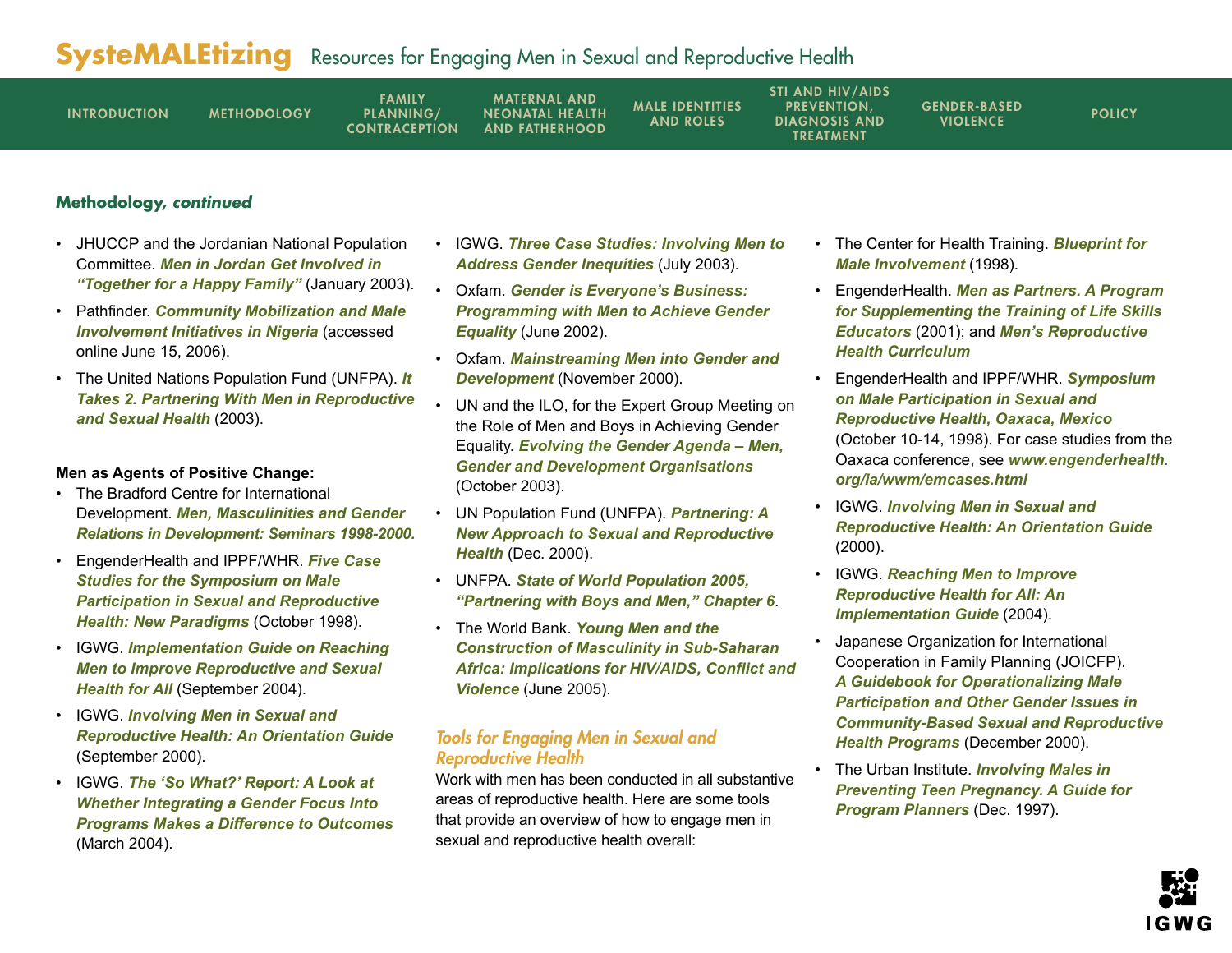<span id="page-3-0"></span>

| <b>INTRODUCTION</b> | <b>FAMILY</b><br>PLANNING/<br><b>METHODOLOGY</b><br><b>CONTRACEPTION</b> | <b>MATERNAL AND</b><br><b>NEONATAL HEALTH</b><br><b>AND FATHERHOOD</b> | <b>MALE IDENTITIES</b><br>AND ROLES | <b>STI AND HIV/AIDS</b><br><b>PREVENTION.</b><br><b>DIAGNOSIS AND</b><br><b>TREATMENT</b> | <b>GENDER-BASED</b><br><b>VIOLENCE</b> | <b>POLICY</b> |
|---------------------|--------------------------------------------------------------------------|------------------------------------------------------------------------|-------------------------------------|-------------------------------------------------------------------------------------------|----------------------------------------|---------------|
|                     |                                                                          |                                                                        |                                     |                                                                                           |                                        |               |

## **Family Planning/Contraception and Other Reproductive Health Services**

Family planning programs have perhaps evolved the most, from historically focusing exclusively on women to now involving men as agents of change. Following the 1994 International Conference on Population and Development in Cairo, many programs viewed men as obstacles to family planning and involved them simply as allies in the goal of increasing contraceptive prevalence among women. Gradually, programs emerged that factored in men's own reproductive health needs, making services more attractive to men, improving men's access to services and information, and increasing providers' comfort in working with men.

Programs have also come to recognize the crucial role that men play in women's successful contraceptive use, and have responded by providing better couple counseling, promoting partner communication, and improving men's knowledge of the range of available contraceptives and their potential side effects. Male engagement in family planning has most recently come to mean more than achieving fertility goals and providing clinicbased services for men: engaging men can improve reproductive health and rights for men, women, and the entire family. As a result of this expanded view of male engagement, programs now vary greatly in the approaches they take to working with men.

### Program Examples:

- Population Council. *[Getting Men Involved](www.popcouncil.org/pdfs/frontiers/OR_TA/Asia/bangla_menFP.pdf)  [in Family Planning. Experiences from an](www.popcouncil.org/pdfs/frontiers/OR_TA/Asia/bangla_menFP.pdf)  [Innovative Program](www.popcouncil.org/pdfs/frontiers/OR_TA/Asia/bangla_menFP.pdf)* (April 1998).
- Population Council. *[Men as Supportive](www.popcouncil.org/pdfs/menaspartners.pdf)  [Partners in Reproductive Health. Moving from](www.popcouncil.org/pdfs/menaspartners.pdf)  [Rhetoric to Reality](www.popcouncil.org/pdfs/menaspartners.pdf)* (2000).

#### **Men in Agrarian Settings:**

- Population Council, Institute for Reproductive Health at Georgetown University, and Research Institute for Mindanao Culture at Xavier University. *[Enhancing NGO-LGU Collaboration](http://pdf.dec.org/pdf_docs/PNACN613.pdf)  [in Family Planning: Using Community](http://pdf.dec.org/pdf_docs/PNACN613.pdf)  [Workers to Reach Men in an Agrarian Setting](http://pdf.dec.org/pdf_docs/PNACN613.pdf)* (Dec. 2001).
- Reproductive Health Outlook (RHO). *[Men in](www.rho.org/html/menrh.htm)  [Reproductive Health](www.rho.org/html/menrh.htm)* (accessed online June 15, 2005).

### **Men as Clients and Community Leaders:**

- JHUCCP, PRISM Project Male Motivation Campaign. *[Impact of a Male Motivation](www.jhuccp.org/pubs/fr/13/13.pdf)  [Campaign on Family Planning Ideation and](www.jhuccp.org/pubs/fr/13/13.pdf)  [Practice in Guinea](www.jhuccp.org/pubs/fr/13/13.pdf)* (April 2002).
- JHUCCP and the Jordanian National Population Committee. *[Men in Jordan Get Involved in](www.jhuccp.org/pubs/ci/14/14.pdf)  ["Together for a Happy Family"](www.jhuccp.org/pubs/ci/14/14.pdf)* (January 2003).

#### **Men as Clients and Partners:**

- EngenderHealth. *[Involving Men as Partners in](www.engenderhealth.org/pubs/workpap/wp12/wp_12.html)  [Reproductive Health: Lessons Learned from](www.engenderhealth.org/pubs/workpap/wp12/wp_12.html)  [Turkey](www.engenderhealth.org/pubs/workpap/wp12/wp_12.html)* (June 1999).
- Engenderhealth. *[A Successful National](www.engenderhealth.org/pubs/workpap/wp8/wp_8.html)  [Program for Expanding Vasectomy Services:](www.engenderhealth.org/pubs/workpap/wp8/wp_8.html)  [The Experience of the Instituto Mexicano del](www.engenderhealth.org/pubs/workpap/wp8/wp_8.html)  [Seguro Social](www.engenderhealth.org/pubs/workpap/wp8/wp_8.html)* (May 1995).
- EngenderHealth. *[Vasectomy in Kenya: The](www.engenderhealth.org/pubs/workpap/wp4/wp_4.html)  [First Steps](www.engenderhealth.org/pubs/workpap/wp4/wp_4.html)* (Sept. 1993).
- EngenderHealth, ACQUIRE Project. *["Get a](www.acquireproject.org/fileadmin/user_upload/ACQUIRE/Ghana/Ghana_Report_final.pdf)  [Permanent Smile": Increasing Awareness](www.acquireproject.org/fileadmin/user_upload/ACQUIRE/Ghana/Ghana_Report_final.pdf)  [of, Access to, and Utilization of Vasectomy](www.acquireproject.org/fileadmin/user_upload/ACQUIRE/Ghana/Ghana_Report_final.pdf)  [Services in Ghana](www.acquireproject.org/fileadmin/user_upload/ACQUIRE/Ghana/Ghana_Report_final.pdf)* (Dec. 2005).
- EngenderHealth and IPPF/WHR. *[Five Case](www.ippfwhr.org/publications/download/monographs/mi_symp_casestudies_e.pdf)  [Studies for the Symposium on Male](www.ippfwhr.org/publications/download/monographs/mi_symp_casestudies_e.pdf)  [Participation in Sexual and Reproductive](www.ippfwhr.org/publications/download/monographs/mi_symp_casestudies_e.pdf)  [Health: New Paradigms](www.ippfwhr.org/publications/download/monographs/mi_symp_casestudies_e.pdf)* (October 1998).
- FHI, EngenderHealth, and the ACQUIRE Project. *[Expert Consultation on Vasectomy](www.fhi.org/NR/rdonlyres/eralk5rduf3jcstq764li6xahuwtij3egzrv7ehg7ojl5gfirhddi3nbx27dylsqafzh6x7srij5nm/vasectomyproceedings.pdf)* (Dec. 2003).
- FHI,YouthNet. *[Reaching Out-of-School Youth](www.fhi.org/NR/rdonlyres/egkwwx7wo3ry3o5vwgn6bhsxcbir5fxzr2f23ke7r2dmnts2koqs6isgvbsydjlyiuh5i33gmunfbh/YI4final.pdf)  [with Reproductive Health and HIV/AIDS](www.fhi.org/NR/rdonlyres/egkwwx7wo3ry3o5vwgn6bhsxcbir5fxzr2f23ke7r2dmnts2koqs6isgvbsydjlyiuh5i33gmunfbh/YI4final.pdf)  [Information and Services](www.fhi.org/NR/rdonlyres/egkwwx7wo3ry3o5vwgn6bhsxcbir5fxzr2f23ke7r2dmnts2koqs6isgvbsydjlyiuh5i33gmunfbh/YI4final.pdf)* (2004).
- JHUCCP. *[Involving Men in Family Planning:](http://pdf.dec.org/pdf_docs/PNACG652.pdf)  [The Zimbabwe Male Motivation and Family](http://pdf.dec.org/pdf_docs/PNACG652.pdf)  [Planning Method Expansion Project,](http://pdf.dec.org/pdf_docs/PNACG652.pdf) 1993- 1994* (January 1996).

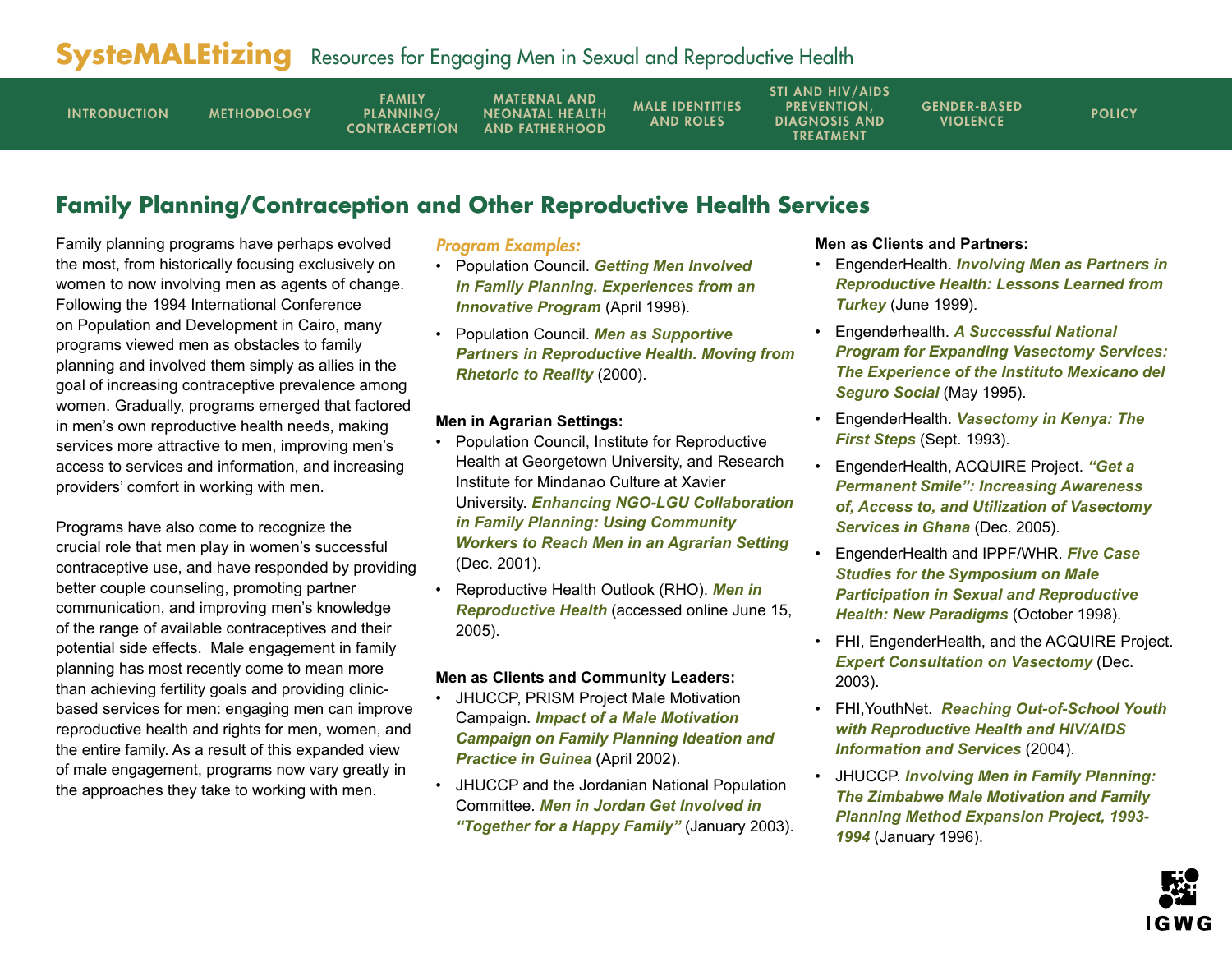| <b>INTRODUCTION</b> | <b>METHODOLOGY</b> | <b>FAMILY</b><br>PLANNING/<br><b>CONTRACEPTION</b> | <b>MATERNAL AND</b><br><b>NEONATAL HEALTH</b><br><b>AND FATHERHOOD</b> | <b>MALE IDENTITIES</b><br><b>AND ROLES</b> | <b>STI AND HIV/AIDS</b><br><b>PREVENTION.</b><br><b>DIAGNOSIS AND</b><br><b>TREATMENT</b> | <b>GENDER-BASED</b><br><b>VIOLENCE</b> | <b>POLICY</b> |
|---------------------|--------------------|----------------------------------------------------|------------------------------------------------------------------------|--------------------------------------------|-------------------------------------------------------------------------------------------|----------------------------------------|---------------|
|---------------------|--------------------|----------------------------------------------------|------------------------------------------------------------------------|--------------------------------------------|-------------------------------------------------------------------------------------------|----------------------------------------|---------------|

### **Family Planning/Contraception and Other Reproductive Health Services, continued**

- Planned Parenthood. *[All About Vasectomy](www.plannedparenthood.org/pp2/portal/files/portal/medicalinfo/birthcontrol/pub-contraception-vasectomy.xml)* (April 2005).
- Population Council. *[Bangladesh: Offering](www.popcouncil.org/frontiers/orsummaries/ors47.html)  [Reproductive Health Services for Men](www.popcouncil.org/frontiers/orsummaries/ors47.html)  [Improves Clinic Utilization](www.popcouncil.org/frontiers/orsummaries/ors47.html)*. OR Summary No. 47 (Aug. 2004)
- Population Council. *[Integration of Reproductive](www.popcouncil.org/pdfs/frontiers/FR_FinalReports/Bangladesh_Male%20Involvement.pdf) [Health Services for Men in Health and Family](www.popcouncil.org/pdfs/frontiers/FR_FinalReports/Bangladesh_Male%20Involvement.pdf)  [Welfare Centers in Bangladesh](www.popcouncil.org/pdfs/frontiers/FR_FinalReports/Bangladesh_Male%20Involvement.pdf)*. Final Report (Sept. 2004).
- Reproductive Health Outlook (RHO). *[Men and](www.rho.org/html/menrh_progexamples.htm)  [Reproductive Health Program Examples](www.rho.org/html/menrh_progexamples.htm)*.
- University Center for International Studies (UCIS), [University of North Carolina.](www.ucis.unc.edu/resources/pubs/carolina/vasect.pdf) *Vasectomy [and National Family Planning Programs in](www.ucis.unc.edu/resources/pubs/carolina/vasect.pdf)  [Asia and Latin America](www.ucis.unc.edu/resources/pubs/carolina/vasect.pdf)* (accessed online June 15, 2006).
- University of California San Francisco. *[Family](http://reprohealth.ucsf.edu/publications/files/FP_Male_Services.pdf)  [Pact Program: Fact Sheet on Male Services](http://reprohealth.ucsf.edu/publications/files/FP_Male_Services.pdf)* (accessed online June 15, 2006).

#### Programmatic Tools:

#### **Men as Agents of Positive Change**

• IGWG. *[Implementation Guide on Reaching](www.igwg.org/pubstools/pubs-reachingmen.htm)  [Men to Improve Reproductive and Sexual](www.igwg.org/pubstools/pubs-reachingmen.htm)  [Health for All](www.igwg.org/pubstools/pubs-reachingmen.htm)* (2004).

#### **Men as Clients**

- EngenderHealth. *[No-Scalpel Vasectomy: An](www.engenderhealth.org/res/offc/steril/nsv/index.html)  [Illustrated Guide for Surgeons, Third Edition](www.engenderhealth.org/res/offc/steril/nsv/index.html)* (2003).
- The Japanese Organization for International Cooperation in Family Planning. *[A Guidebook](www.joicfp.or.jp/eng/publications/africa_guide_2.shtml)  [for Operationalizing Male Participation and](www.joicfp.or.jp/eng/publications/africa_guide_2.shtml)  [Other Gender Issues in Community-Based](www.joicfp.or.jp/eng/publications/africa_guide_2.shtml)  [Sexual and Reproductive Health Programs](www.joicfp.or.jp/eng/publications/africa_guide_2.shtml)* (2000).
- JSI Research and Training Institute. *[Putting](http://www.region8familyplanning.org/materials/puttingmales.pdf)  [Males Into the Family Planning Picture.](http://www.region8familyplanning.org/materials/puttingmales.pdf)  [A Guide to Help Improve Family Planning](http://www.region8familyplanning.org/materials/puttingmales.pdf)  [Services for Males](http://www.region8familyplanning.org/materials/puttingmales.pdf)* (accessed online June 15, 2006).

- The Alan Guttmacher Institute. *[In Their](www.agi-usa.org/pubs/itor_intl.pdf)  [Own Right. Addressing the Sexual and](www.agi-usa.org/pubs/itor_intl.pdf)  [Reproductive Health Needs of Men Worldwide](www.agi-usa.org/pubs/itor_intl.pdf)* (2003).
- The Alan Guttmacher Institute. [International](www.guttmacher.org/pubs/journals/2202696.pdf)  [Family Planning Perspectives.](www.guttmacher.org/pubs/journals/2202696.pdf) *"Operations [Research on Promoting Vasectomy in Three](www.guttmacher.org/pubs/journals/2202696.pdf)  [Latin American Countries,"](www.guttmacher.org/pubs/journals/2202696.pdf)* (March 1996).
- EngenderHealth. *[Contraceptive Sterilization:](www.engenderhealth.org/res/offc/steril/factbook/index.html)  [Global Issues and Trends](www.engenderhealth.org/res/offc/steril/factbook/index.html)* (2002).
- EngenderHealth. *[Resources on Vasectomy](www.engenderhealth.org/ia/wwm/empubs.html#vasectomy)* (accessed on June 15, 2006).
- FHI, *Network. [Men and Reproductive Health.](www.fhi.org/en/RH/Pubs/Network/v18_3/index.htm)* (Spring 1998, vol. 18, no. 3).
- Hawkes, S. *Sexual Health Exchange 1998, no. 3*, *["Providing Sexual Health Services for Men in](www.kit.nl/ils/exchange_content/html/1998_3_providing_sexual_health.asp)  [Bangladesh."](www.kit.nl/ils/exchange_content/html/1998_3_providing_sexual_health.asp)*
- JHUCCP, Population Reports. *[Men's Surveys:](www.infoforhealth.org/pr/m18/)  [New Findings](www.infoforhealth.org/pr/m18/)* (Spring 2004).
- Population Council. *[Using Men as Community-](www.popcouncil.org/pdfs/frontiers/pbriefs/male_CBDs_brf.pdf)[Based Distributors of Condoms](www.popcouncil.org/pdfs/frontiers/pbriefs/male_CBDs_brf.pdf)* (January 2002).
- University Center for International Studies (UCIS), University of North Carolina. *[Vasectomy](www.ucis.unc.edu/resources/pubs/carolina/vasect.pdf)  [and National Family Planning Programs in](www.ucis.unc.edu/resources/pubs/carolina/vasect.pdf)  [Asia and Latin America](www.ucis.unc.edu/resources/pubs/carolina/vasect.pdf)* (accessed online June 15, 2006).

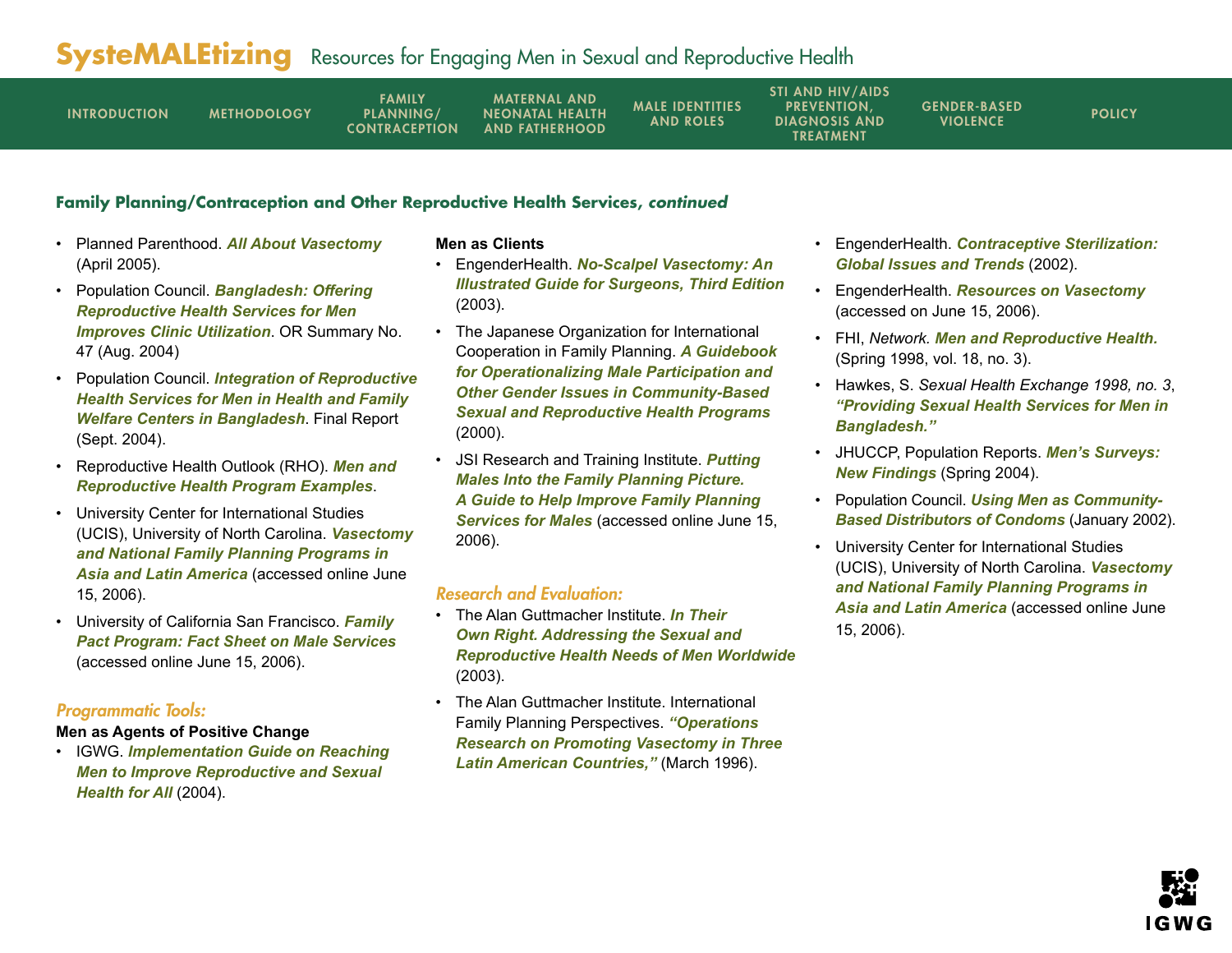<span id="page-5-0"></span>

| <b>FAMILY</b><br>PLANNING/<br><b>INTRODUCTION</b><br><b>METHODOLOGY</b><br><b>CONTRACEPTION</b> | <b>MATERNAL AND</b><br><b>NEONATAL HEALTH</b><br><b>AND FATHERHOOD</b> | <b>MALE IDENTITIES</b><br><b>AND ROLES</b> | <b>STI AND HIV/AIDS</b><br><b>PREVENTION.</b><br><b>DIAGNOSIS AND</b><br><b>TREATMENT</b> | <b>GENDER-BASED</b><br><b>VIOLENCE</b> | <b>POLICY</b> |
|-------------------------------------------------------------------------------------------------|------------------------------------------------------------------------|--------------------------------------------|-------------------------------------------------------------------------------------------|----------------------------------------|---------------|
|-------------------------------------------------------------------------------------------------|------------------------------------------------------------------------|--------------------------------------------|-------------------------------------------------------------------------------------------|----------------------------------------|---------------|

## **Maternal and Neonatal Health and Fatherhood**

Maternal health is an area in which men can potentially play an important role. Reducing maternal morbidity and mortality necessarily relies on the collaboration of other members of a woman's household, in addition to health workers and the woman herself. Providing fathers and other family members more information about the health risks involved in the whole process, and clarifying for them the important roles they could fill in identifying and responding to problems, programs can find constructive ways of recruiting men to support women's reproductive health and to learn more about their own. Men can see to women's nutritional needs during pregnancy, support women in seeking out prenatal care, and recognize the symptoms of complications.

Programs can respect and affirm responsible roles men may play already in their families. Varied evidence suggests that men who are more involved in the health of their families themselves enjoy better health and closer relationships with their family members. One profound effect of encouraging men to be more involved in the nurturing of their children may be to reduce male violence by building greater closeness between boys and men and by increasing respect for the work child-rearing requires.

### Program Examples:

- *Caribbean Fathers, Incorporated.* For information on Fathers, Inc., see the Communication Initiative at *[www.comminit.](www.comminit.com/experiences/pdskdv12003/experiences-1039.html) [com/experiences/pdskdv12003/experiences-](www.comminit.com/experiences/pdskdv12003/experiences-1039.html)[1039.html](www.comminit.com/experiences/pdskdv12003/experiences-1039.html)*. Or Barry Chevannes' keynote address at the 2003 IGWG Male Involvement Conference at *[www.jhuccp.org/igwg/keynotes/](www.jhuccp.org/igwg/keynotes/BarryChevannes.pdf ) [BarryChevannes.pdf](www.jhuccp.org/igwg/keynotes/BarryChevannes.pdf )*
- Cohen, R., et al. *["A Description of A Male-](http://jhl.sagepub.com/cgi/reprint/18/1/61)[Focused Breastfeeding Promotion Corporate](http://jhl.sagepub.com/cgi/reprint/18/1/61)  [Lactation Program"](http://jhl.sagepub.com/cgi/reprint/18/1/61)* in *Journal of Human Lactation* (2002).
- EngenderHealth. *[The New Gender Platforms](www.engenderhealth.org/ia/wwm/pdf/map_newgenderplatforms.pdf)  [and Fatherhood](www.engenderhealth.org/ia/wwm/pdf/map_newgenderplatforms.pdf)* (2004).
- *[Fathers Direct](www.fathersdirect.com/)*, a National (UK) Information Centre on Fatherhood (accessed online June 15, 2006).
- International Planned Parenthood Federation (IPPF). *[Fulfilling Fatherhood: Experiences](www.ippf.org/downloads/HIV/FulfillingFatherhood.pdf)  [from HIV Positive Fathers](www.ippf.org/downloads/HIV/FulfillingFatherhood.pdf)* (Nov. 2005).
- Population Council. *["Effects of Husband](www.popcouncil.org/pdfs/pac_lessons.pdf)  [Involvement on Postabortion Patients'](www.popcouncil.org/pdfs/pac_lessons.pdf)  [Recovery and Use of Contraception in](www.popcouncil.org/pdfs/pac_lessons.pdf)  [Egypt,"](www.popcouncil.org/pdfs/pac_lessons.pdf)* in *Postabortion Care: Lessons from Operations Research*, pp. 16-27 (1999).
- Population Council. *India: [Men's Involvement](www.popcouncil.org/frontiers/orsummaries/ors45.html)  [in Partner's Pregnancy Yields Health Benefits](www.popcouncil.org/frontiers/orsummaries/ors45.html)* (June 2004).
- Population Council. *[Men as Supportive](www.popcouncil.org/pdfs/menaspartners.pdf)  [Partners in Reproductive Health. Moving from](www.popcouncil.org/pdfs/menaspartners.pdf)  [Rhetoric to Reality](www.popcouncil.org/pdfs/menaspartners.pdf)* (2004).
- Population Council. *[South Africa: Antenatal](www.popcouncil.org/frontiers/orsummaries/ors58.html)  [Couples Counseling Is Feasible But](www.popcouncil.org/frontiers/orsummaries/ors58.html)  [Challenging](www.popcouncil.org/frontiers/orsummaries/ors58.html)* (Feb. 2006).
- United Nations. *[Fatherhood in Adolescence:](www.un.org/womenwatch/daw/egm/men-boys2003/EP14-Lyra.pdf)  [The Construction of Political Agenda](www.un.org/womenwatch/daw/egm/men-boys2003/EP14-Lyra.pdf)* (Oct. 2003).
- UNICEF. *[Iniciativa Papa: Improving the Lives](www.unicef.org/sowc01/panels/panel4.htm)  [of Children, One Father at a Time](www.unicef.org/sowc01/panels/panel4.htm)* (2001).
- UNICEF. *[Role of Men in the Lives of Children.](www.unicef.org/evaldatabase/Global_1997_Role_of_Men.pdf)  [A Study of How Improving Knowledge](www.unicef.org/evaldatabase/Global_1997_Role_of_Men.pdf)  [About Men in Families Helps Strengthen](www.unicef.org/evaldatabase/Global_1997_Role_of_Men.pdf)  [Programming for Children and Women](www.unicef.org/evaldatabase/Global_1997_Role_of_Men.pdf)* (Dec. 1997).

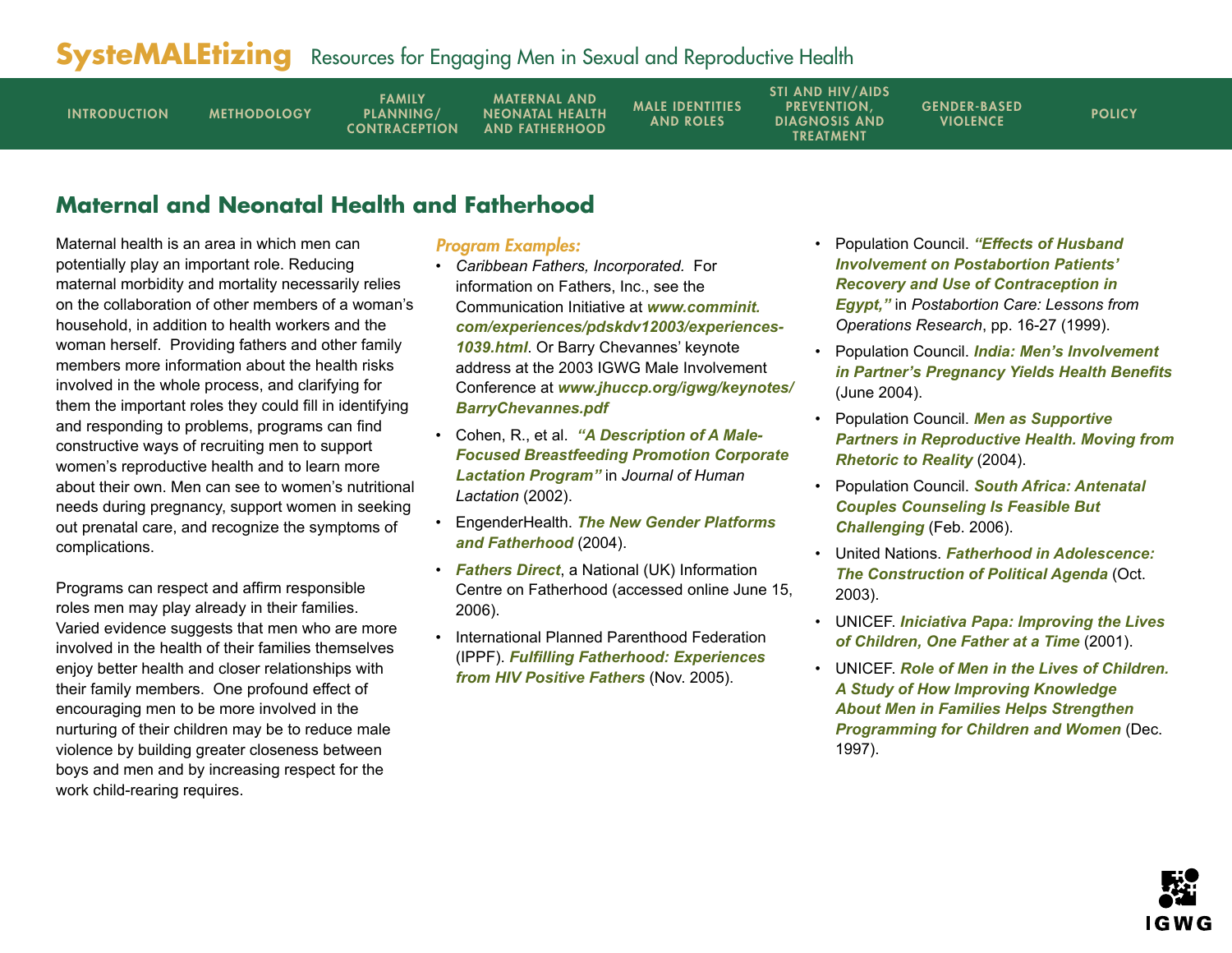| <b>INTRODUCTION</b> | <b>METHODOLOGY</b> | <b>FAMILY</b><br><b>PLANNING/</b><br><b>CONTRACEPTION</b> | <b>MATERNAL AND</b><br><b>NEONATAL HEALTH</b><br><b>AND FATHERHOOD</b> | <b>MALE IDENTITIES</b><br><b>AND ROLES</b> | <b>STI AND HIV/AIDS</b><br><b>PREVENTION.</b><br><b>DIAGNOSIS AND</b><br>TREATMENT | <b>GENDER-BASED</b><br><b>VIOLENCE</b> | <b>POLICY</b> |
|---------------------|--------------------|-----------------------------------------------------------|------------------------------------------------------------------------|--------------------------------------------|------------------------------------------------------------------------------------|----------------------------------------|---------------|
|---------------------|--------------------|-----------------------------------------------------------|------------------------------------------------------------------------|--------------------------------------------|------------------------------------------------------------------------------------|----------------------------------------|---------------|

#### **Maternal and Neonatal Health and Fatherhood, continued**

### Programmatic Tools:

- CEDPA. *[Choose a Future! Issues and Options](www.cedpa.org/content/general/detail/681/)  [for Adolescent Boys](www.cedpa.org/content/general/detail/681/)* (Nov. 1998).
- IGWG. *[Conference on Reaching Men](www.igwg.org/eventstrain/conf.htm)  [to Improve Reproductive Health for All.](www.igwg.org/eventstrain/conf.htm)  [Resource Guide](www.igwg.org/eventstrain/conf.htm)* (2003).
- IGWG. *[Workshop: Engaging Men and Boys in](www.igwg.org/eventstrain/engangingmenandboys.htm)  [RH/Maternal Health/HIV](www.igwg.org/eventstrain/engangingmenandboys.htm)* (2005).
- Linkages Project. *[Ethiopia: Counseling](www.linkagesproject.org/media/publications/Tools/Ethiopia-counseling-cards-fathers.pdf)  [Cards for Fathers to Encourage Support for](www.linkagesproject.org/media/publications/Tools/Ethiopia-counseling-cards-fathers.pdf)  [Breastfeeding](www.linkagesproject.org/media/publications/Tools/Ethiopia-counseling-cards-fathers.pdf)* (accessed online June 15, 2006).
- National Fatherhood Initiative. *[Fatherhood](www.fatherhood.org/training.asp)  [Curricula and Training Institutes](www.fatherhood.org/training.asp)* (accessed online June 15, 2006).
- Safe Passages to Adulthood. *[Working](www.socstats.soton.ac.uk/cshr/pdf/guidelines/workingwithymen.pdf)  [with Young Men to Promote Sexual and](www.socstats.soton.ac.uk/cshr/pdf/guidelines/workingwithymen.pdf)  [Reproductive Health](www.socstats.soton.ac.uk/cshr/pdf/guidelines/workingwithymen.pdf)* (Jan. 2002).

- Consultative Group on Early Childhood Care and Development. *[Gender Relations and Conflicts](www.ecdgroup.com/download/ca116bgc.pdf)  [in Fathering](www.ecdgroup.com/download/ca116bgc.pdf)* (1995).
- Jamaica Adolescent Reproductive Health Activity (Youth.now). *[Adolescent Male Survivability in](www.futuresgroup.com/Documents/3141MALE.pdf)  [Jamaica](www.futuresgroup.com/Documents/3141MALE.pdf)* (Dec. 2002).
- Oxfam. *[Fatherwork in the Caribbean:](www.oxfam.org.uk/what_we_do/resources/downloads/gem_brown.pdf)  [Examples of Support for Men's Work in](www.oxfam.org.uk/what_we_do/resources/downloads/gem_brown.pdf)  [Relation to Family Life](www.oxfam.org.uk/what_we_do/resources/downloads/gem_brown.pdf)* (Sept. 2004).
- Population Council. *[Involving Men in Maternity](www.popcouncil.org/pdfs/frontiers/journals/Agenda_Mullick05.pdf)  [Care: Health Service Delivery Issues](www.popcouncil.org/pdfs/frontiers/journals/Agenda_Mullick05.pdf)* (2005).
- Population Council. *[Involving Men in Maternity](www.popcouncil.org/pdfs/frontiers/FR_FinalReports/Indi_MIM.pdf)  [Care in India](www.popcouncil.org/pdfs/frontiers/FR_FinalReports/Indi_MIM.pdf)* (April 2004).
- Population Council. *[Involving Men in Maternity](www.popcouncil.org/pdfs/FRONTIERS/FR_FinalReports/SA_MIM.pdf)  [Care: South Africa](www.popcouncil.org/pdfs/FRONTIERS/FR_FinalReports/SA_MIM.pdf)* (Oct. 2004).
- WHO/UNFPA/Population Council Technical Consultation. *[The Roles, Responsibilities,](www.popcouncil.org/pdfs/MA-Fathers_Adol_Men.pdf)  [and Realities of Married Adolescent Males](www.popcouncil.org/pdfs/MA-Fathers_Adol_Men.pdf)  [and Adolescent Fathers: A Brief Literature](www.popcouncil.org/pdfs/MA-Fathers_Adol_Men.pdf)  [Review](www.popcouncil.org/pdfs/MA-Fathers_Adol_Men.pdf)* (Dec. 2003).

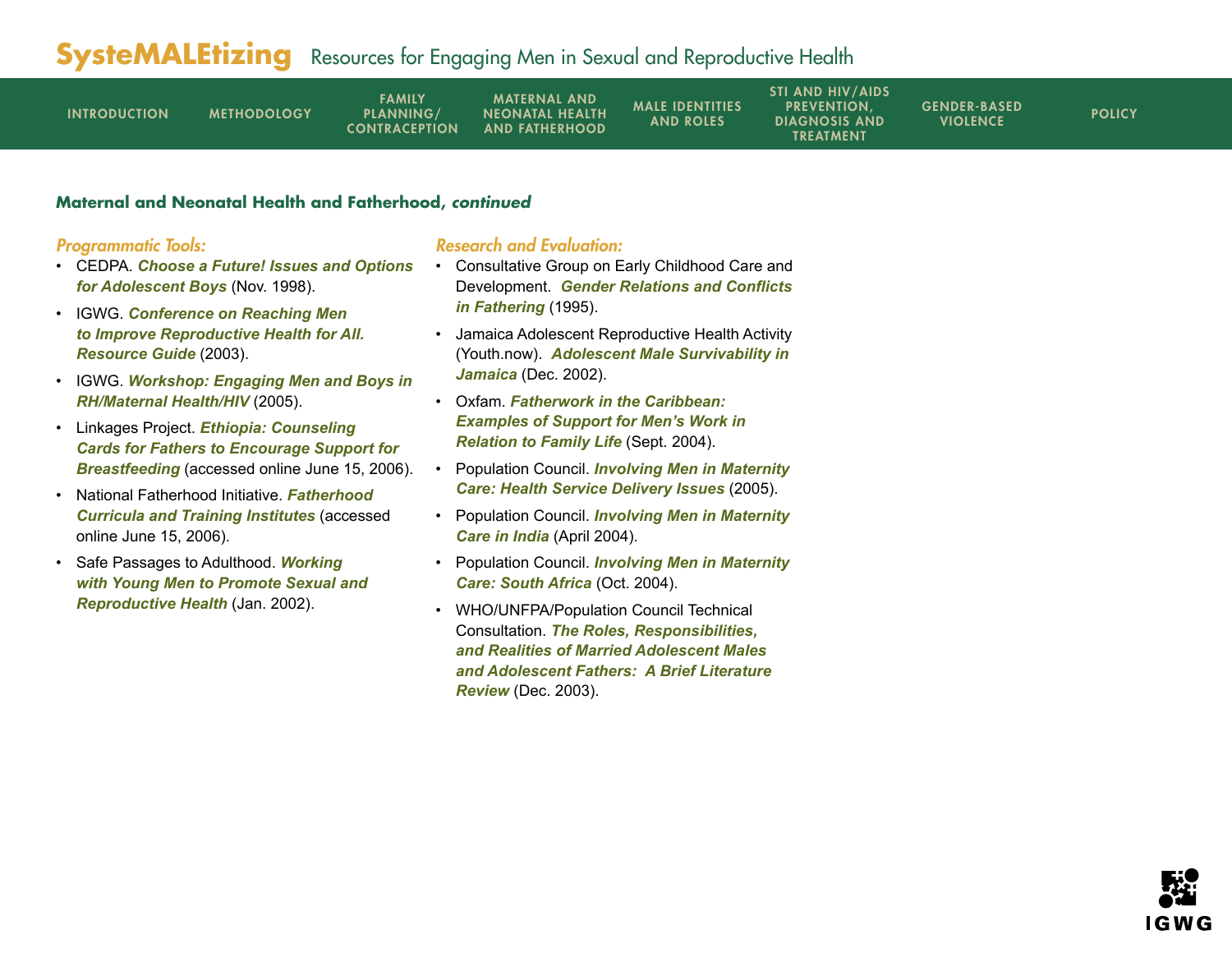<span id="page-7-0"></span>

| <b>INTRODUCTION</b> | <b>METHODOLOGY</b> | <b>FAMILY</b><br>PLANNING/<br><b>CONTRACEPTION</b> | <b>MATERNAL AND</b><br><b>NEONATAL HEALTH</b><br><b>AND FATHERHOOD</b> | <b>MALE IDENTITIES</b><br><b>AND ROLES</b> | <b>STI AND HIV/AIDS</b><br><b>PREVENTION.</b><br><b>DIAGNOSIS AND</b><br><b>TREATMENT</b> | <b>GENDER-BASED</b><br><b>VIOLENCE</b> | <b>POLICY</b> |
|---------------------|--------------------|----------------------------------------------------|------------------------------------------------------------------------|--------------------------------------------|-------------------------------------------------------------------------------------------|----------------------------------------|---------------|
|---------------------|--------------------|----------------------------------------------------|------------------------------------------------------------------------|--------------------------------------------|-------------------------------------------------------------------------------------------|----------------------------------------|---------------|

## **Male Identities and Roles**

Different groups of men face divergent health needs and challenges, and many programs around the world have focused on some of the specific groups. The resources in this section are divided into three sections: 1) young men and socialization, 2) men at work and in uniform, and 3) men who have sex with men.

## **Young Men and Socialization**

The socialization of boys and men into masculinities that can negatively affect their health and that of their partners has increasingly drawn the focus of the reproductive health field. Men's roles as students, workers, spouses, fathers, and so on, have varying implications for their health and that of those around them. The new appreciation of masculine socialization and its effects on health and well being has led to the development of very interesting work with young men.

## Program Examples:

- Alan Guttmacher Institute. *[Man2Man: A](www.guttmacher.org/pubs/journals/3521503.html)  [Promising Approach to Addressing the](www.guttmacher.org/pubs/journals/3521503.html)  [Sexual and Reproductive Health Needs of](www.guttmacher.org/pubs/journals/3521503.html)  [Young Men](www.guttmacher.org/pubs/journals/3521503.html)* (Sept./Oct. 2003).
- Barker, G. *["Engaging Boys and Young Men](www.rb.se/NR/rdonlyres/3AE599E1-3FB8-49A0-A341-A8A2E23281C4/0/Engagingboysandyoungmeninpromotinggenderequality.pdf)  [in Promoting Gender Equality: Reflections](www.rb.se/NR/rdonlyres/3AE599E1-3FB8-49A0-A341-A8A2E23281C4/0/Engagingboysandyoungmeninpromotinggenderequality.pdf)  [on Masculinities in Sub-Saharan African and](www.rb.se/NR/rdonlyres/3AE599E1-3FB8-49A0-A341-A8A2E23281C4/0/Engagingboysandyoungmeninpromotinggenderequality.pdf)  [Program Responses](www.rb.se/NR/rdonlyres/3AE599E1-3FB8-49A0-A341-A8A2E23281C4/0/Engagingboysandyoungmeninpromotinggenderequality.pdf)"* (2005).
- CEDPA. *[The Better Life Options Program for](www.cedpa.org/content/general/detail/753/)  [Adolescent Boys in India](www.cedpa.org/content/general/detail/753/)* (Jan. 2002).
- FHI, YouthNet. *[Boys and Changing Gender](www.fhi.org/NR/rdonlyres/ebi4gbgdtwxeotyfwshe4wdqg6fsfgzvignbgamvnu4mz42mjlqcftpkvtw35ry53fm2kgbczb6mcd/YL16e.pdf)  [Roles: Emerging Program Approaches](www.fhi.org/NR/rdonlyres/ebi4gbgdtwxeotyfwshe4wdqg6fsfgzvignbgamvnu4mz42mjlqcftpkvtw35ry53fm2kgbczb6mcd/YL16e.pdf)* (Aug. 2005).
- FHI, YouthNet. *[Reaching Out-of-School Youth](www.fhi.org/NR/rdonlyres/egkwwx7wo3ry3o5vwgn6bhsxcbir5fxzr2f23ke7r2dmnts2koqs6isgvbsydjlyiuh5i33gmunfbh/YI4final.pdf)  [With Reproductive Health and HIV/AIDS](www.fhi.org/NR/rdonlyres/egkwwx7wo3ry3o5vwgn6bhsxcbir5fxzr2f23ke7r2dmnts2koqs6isgvbsydjlyiuh5i33gmunfbh/YI4final.pdf)  [Information and Services](www.fhi.org/NR/rdonlyres/egkwwx7wo3ry3o5vwgn6bhsxcbir5fxzr2f23ke7r2dmnts2koqs6isgvbsydjlyiuh5i33gmunfbh/YI4final.pdf)* (2004).
- PAHO. *[Addressing Gender Issues Through](www.paho.org/English/AD/FCH/CA/HIVApril05.pdf)  [Soccer](www.paho.org/English/AD/FCH/CA/HIVApril05.pdf)* (2005).
- Panos Institute and UNAIDS. *[Young Men and](www.panos.org.uk/files/youngmenandhivculture.pdf)  [HIV: Culture, Poverty and Sexual Risk](www.panos.org.uk/files/youngmenandhivculture.pdf)* (2001).
- Population Council. *[Engaging Adolescent Boys](www.popcouncil.org/pdfs/AYSRH/6.pdf)  [and Young Men in Promoting Sexual and](www.popcouncil.org/pdfs/AYSRH/6.pdf)  [Reproductive Health: Lessons, Research, and](www.popcouncil.org/pdfs/AYSRH/6.pdf)  [Programmatic Challenges](www.popcouncil.org/pdfs/AYSRH/6.pdf)* (March 2003)
- Population Council. *[My Father Didn't Think](www.popcouncil.org/pdfs/qcq/qcq14.pdf)  [This Way, Nigerian Boys Contemplate Gender](www.popcouncil.org/pdfs/qcq/qcq14.pdf)  [Equality](www.popcouncil.org/pdfs/qcq/qcq14.pdf)* (2003).
- Safe Passages to Adulthood. *[Working](www.socstats.soton.ac.uk/cshr/pdfs/workingwithymen.pdf)  [With Young Men to Promote Sexual and](www.socstats.soton.ac.uk/cshr/pdfs/workingwithymen.pdf)  [Reproductive Health](www.socstats.soton.ac.uk/cshr/pdfs/workingwithymen.pdf)* (2002).
- Sahayog. *[Working with Young Men:](www.sahayogindia.org/MAN.ppt)  [Experiences from India](www.sahayogindia.org/MAN.ppt)* (accessed online June 15, 2006).
- United Nations. *[Addressing the Sexual](www.un.org/womenwatch/daw/egm/men-boys2003/EP6-Flood.pdf)  [Culture of Heterosexual Men: Key Strategies](www.un.org/womenwatch/daw/egm/men-boys2003/EP6-Flood.pdf)  [in Involving Men and Boys in HIV/AIDS](www.un.org/womenwatch/daw/egm/men-boys2003/EP6-Flood.pdf)  [Prevention](www.un.org/womenwatch/daw/egm/men-boys2003/EP6-Flood.pdf)* (Oct. 2003).
- United Nations. *[Fatherhood in Adolescence:](www.un.org/womenwatch/daw/egm/men-boys2003/EP14-Lyra.pdf)  [The Construction of Political Agenda](www.un.org/womenwatch/daw/egm/men-boys2003/EP14-Lyra.pdf)*.
- The Urban Institute. *[Young Men's Sexual and](www.urban.org/UploadedPDF/410027.pdf)  [Reproductive Health: Toward A National](www.urban.org/UploadedPDF/410027.pdf)  [Strategy](www.urban.org/UploadedPDF/410027.pdf)* (Dec. 2000).
- Verma, R. et al. *["Promoting Gender Equity](www.kit.nl/ils/exchange_content/html/2005-2_promoting_gender_equity.asp)  [Among Young Men: Positive Experiences](www.kit.nl/ils/exchange_content/html/2005-2_promoting_gender_equity.asp)  [of the Yari-Dosti Project in India,"](www.kit.nl/ils/exchange_content/html/2005-2_promoting_gender_equity.asp)* in Sexual Health Exchange 2: 5–6 (2005).
- World Bank. *[Young Men and the Construction](http://tinyurl.com/kqv6q)  [of Masculinity in Sub-Saharan Africa:](http://tinyurl.com/kqv6q)  [Implications for HIV/AIDS, Conflict and](http://tinyurl.com/kqv6q)  [Violence](http://tinyurl.com/kqv6q)* (2005).
- World Health Organizations (WHO). *[Boys in the](www.who.int/child-adolescent-	health/New_Publications/ADH/WHO_FCH_CAH_00.8.pdf)  [Picture](www.who.int/child-adolescent-	health/New_Publications/ADH/WHO_FCH_CAH_00.8.pdf)* (accessed online June 15, 2006).
- WHO. *[Working With Adolescent Boys:](www.who.int/child-adolescent-health/New_Publications/ADH/WHO_FCH_CAH_00.10.htm)  [Programme Experiences](www.who.int/child-adolescent-health/New_Publications/ADH/WHO_FCH_CAH_00.10.htm)* (2000).

## **Men at Work and in Uniform**

Work settings provide important opportunities to reach men with information and services. Men's identities as workers can also contribute to specific risks. Military training and sports play important roles in socializing boys and men by, among other things, suppressing individuality and personality, promoting a dominance-oriented idea of masculinity, encouraging aggression, and distorting the importance of competition. Thus, working with men of the police and military in promoting awareness and skills-building can be especially fruitful.

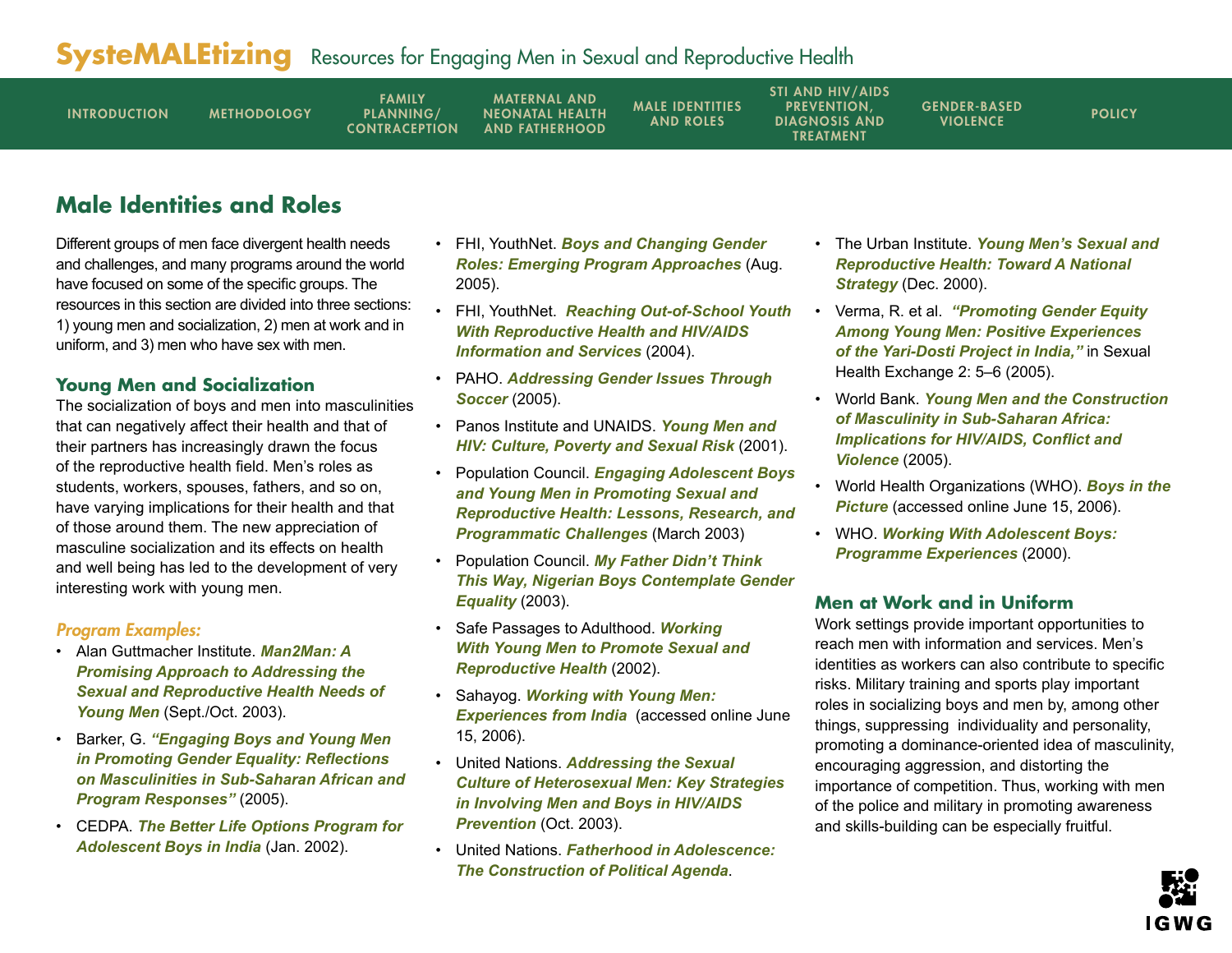| <b>INTRODUCTION</b> | <b>METHODOLOGY</b> | <b>FAMILY</b><br>PLANNING/<br><b>CONTRACEPTION</b> | <b>MATERNAL AND</b><br><b>NEONATAL HEALTH</b><br><b>AND FATHERHOOD</b> | <b>MALE IDENTITIES</b><br><b>AND ROLES</b> | <b>STI AND HIV/AIDS</b><br><b>PREVENTION.</b><br><b>DIAGNOSIS AND</b><br><b>TREATMENT</b> | <b>GENDER-BASED</b><br><b>VIOLENCE</b> | <b>POLICY</b> |
|---------------------|--------------------|----------------------------------------------------|------------------------------------------------------------------------|--------------------------------------------|-------------------------------------------------------------------------------------------|----------------------------------------|---------------|
|---------------------|--------------------|----------------------------------------------------|------------------------------------------------------------------------|--------------------------------------------|-------------------------------------------------------------------------------------------|----------------------------------------|---------------|

### **Male Identities and Roles, continued**

### Overview of Issues:

• UN and the ILO, for the Expert Group Meeting on the Role of Men and Boys in Achieving Gender Equality. *[The Role of Men and Boys in the](www.un.org/womenwatch/daw/egm/men-boys2003/WP3-ILO.pdf)  [Fight Against HIV/AIDS in the World of Work](www.un.org/womenwatch/daw/egm/men-boys2003/WP3-ILO.pdf)* (Oct. 2003).

## Program Examples:

#### **Men in the military**

- Pathfinder. *[Engaging Army and Police](www.pathfind.org/site/PageServer?pagename=Field_Office_Africa_Nigeria_Male_Involvement_Initiatives_Ikeja)  [Officers: Ikeja and Kaduna](www.pathfind.org/site/PageServer?pagename=Field_Office_Africa_Nigeria_Male_Involvement_Initiatives_Ikeja)* (accessed online June 15, 2006).
- UNFPA. *[Enlisting the Armed Forces to Protect](www.unfpa.org/rh/armedforces/index.html)  [Reproductive Health and Rights: Lessons](www.unfpa.org/rh/armedforces/index.html)  [Learned From Nine Countries](www.unfpa.org/rh/armedforces/index.html)* (Aug. 2003).

#### **Men in agrarian settings**

• Population Council, Institute for Reproductive Health at Georgetown University, the Research Institute for Mindanao Culture at Xavier University, and KAANIB Foundation. *[Enhancing](http://pdf.dec.org/pdf_docs/PNACN613.pdf)  [NGO-LGU Collaboration in Family Planning:](http://pdf.dec.org/pdf_docs/PNACN613.pdf)  [Using Community Workers to Reach Men in](http://pdf.dec.org/pdf_docs/PNACN613.pdf)  [an Agrarian Setting](http://pdf.dec.org/pdf_docs/PNACN613.pdf)* (Dec. 2001).

#### **Men at the office**

• EngenderHealth and the International Planned Parenthood Federation Western Hemisphere Region (IPPF/WHR). *[Five Case Studies for the](www.ippfwhr.org/publications/download/monographs/mi_symp_casestudies_e.pdf)  [Symposium on Male Participation in Sexual](www.ippfwhr.org/publications/download/monographs/mi_symp_casestudies_e.pdf)  [and Reproductive Health: New Paradigms](www.ippfwhr.org/publications/download/monographs/mi_symp_casestudies_e.pdf)* (Oaxaca, Mexico; Oct. 1998).

#### **Truck drivers**

- Population Council. *[Health on the Road:](www.popcouncil.org/horizons/newsletter/horizons(8)_3.html)  [Designing HIV/AIDS Programs for Truck](www.popcouncil.org/horizons/newsletter/horizons(8)_3.html)  [Drivers](www.popcouncil.org/horizons/newsletter/horizons(8)_3.html)* (June 2004).
- Population Council. *[Men as Supportive](www.popcouncil.org/pdfs/menaspartners.pdf)  [Partners in Reproductive Health. Moving from](www.popcouncil.org/pdfs/menaspartners.pdf)  [Rhetoric to Reality](www.popcouncil.org/pdfs/menaspartners.pdf)* (2004).

#### **Miners and other migrant workers**

- Population Council. *[Expanding Workplace](www.popcouncil.org/horizons/ressum/wrkplc/vtnmcnstrwrkr/vtnmcnstrwrkr_intro.html)  [HIV/AIDS Prevention Programs for a Highly](www.popcouncil.org/horizons/ressum/wrkplc/vtnmcnstrwrkr/vtnmcnstrwrkr_intro.html)  [Mobile Population in Ho Chi Minh City](www.popcouncil.org/horizons/ressum/wrkplc/vtnmcnstrwrkr/vtnmcnstrwrkr_intro.html)* (Nov. 2003).
- Population Council. *[Reducing the Transmission](www.popcouncil.org/pdfs/horizons/crltnvll.pdf )  [of HIV and Sexually Transmitted Infections](www.popcouncil.org/pdfs/horizons/crltnvll.pdf )  [in a Mining Community: Findings From the](www.popcouncil.org/pdfs/horizons/crltnvll.pdf )  [Carletonville Mothusimpilo Intervention](www.popcouncil.org/pdfs/horizons/crltnvll.pdf )  [Project: 1998 to 2001](www.popcouncil.org/pdfs/horizons/crltnvll.pdf )* (Sept. 2005).
- Population Council. *[A Targeted Intervention](www.popcouncil.org/horizons/newsletter/horizons(11)_5.html)  [Falls Short: Study in South African Mining](www.popcouncil.org/horizons/newsletter/horizons(11)_5.html)  [Community Highlights Importance of](www.popcouncil.org/horizons/newsletter/horizons(11)_5.html)  [Understanding Sexual Networks](www.popcouncil.org/horizons/newsletter/horizons(11)_5.html)* (Dec. 2005).

## **Men Who Have Sex with Men**

#### Program Examples:

• FHI. *[HIV/AIDS Interventions With Men Who](www.fhi.org/en/hivaids/pub/fact/intervenmsm.htm)  [Have Sex With Men \(MSM\)](www.fhi.org/en/hivaids/pub/fact/intervenmsm.htm)*(accessed online June 15, 2006).

- Futures Group, POLICY Project. *[Men Who](www.policyproject.com/pubs/countryreports/CAM_MSM.pdf)  [Have Sex with Men in Cambodia: HIV/AIDS](www.policyproject.com/pubs/countryreports/CAM_MSM.pdf)  [Vulnerability, Stigma, and Discrimination](www.policyproject.com/pubs/countryreports/CAM_MSM.pdf)* (Jan. 2004).
- International HIV/AIDS Alliance. *[Between Men](http://synkronweb.aidsalliance.org/graphics/secretariat/publications/msm0803_between_men_Eng.pdf)  [– HIV/STI Prevention for Men Who Have Sex](http://synkronweb.aidsalliance.org/graphics/secretariat/publications/msm0803_between_men_Eng.pdf)  [With Men](http://synkronweb.aidsalliance.org/graphics/secretariat/publications/msm0803_between_men_Eng.pdf)* (Jan. 2003).
- Naz Foundation (India) Trust. *[An Introduction](http://synkronweb.aidsalliance.org/graphics/secretariat/publications/msm1101_naz_msm_manual.pdf)  [to Promoting Sexual Health for Men Who](http://synkronweb.aidsalliance.org/graphics/secretariat/publications/msm1101_naz_msm_manual.pdf)  [Have Sex with Men and Gay Men – A Training](http://synkronweb.aidsalliance.org/graphics/secretariat/publications/msm1101_naz_msm_manual.pdf)  [Manual](http://synkronweb.aidsalliance.org/graphics/secretariat/publications/msm1101_naz_msm_manual.pdf)* (2001).
- Population Council. *[Meeting the Sexual Health](www.popcouncil.org/pdfs/horizons/msmsenegal.pdf)  [Needs of Men Who Have Sex With Men in](www.popcouncil.org/pdfs/horizons/msmsenegal.pdf)  [Senegal](www.popcouncil.org/pdfs/horizons/msmsenegal.pdf)* (Nov. 2001).
- Population Council. *[Understanding the HIV/STI](www.popcouncil.org/pdfs/horizons/msmkenya.pdf)  [Risks and Prevention Needs of Men Who](www.popcouncil.org/pdfs/horizons/msmkenya.pdf)  [Have Sex With Men in Nairobi, Kenya](www.popcouncil.org/pdfs/horizons/msmkenya.pdf)* (Sept. 2005).
- Safe Passages to Adulthood. *[HIV/AIDS](www.socstats.soton.ac.uk/cshr/pdfs/evypframework.pdf)  [Prevention and Care among Especially](www.socstats.soton.ac.uk/cshr/pdfs/evypframework.pdf)  [Vulnerable Young People: A Framework for](www.socstats.soton.ac.uk/cshr/pdfs/evypframework.pdf)  [Action](www.socstats.soton.ac.uk/cshr/pdfs/evypframework.pdf)* (April 2004).
- UNAIDS. *[AIDS and Men Who Have Sex With](http://data.unaids.org/Publications/IRC-pub05/msmpv_en.pdf)  [Men](http://data.unaids.org/Publications/IRC-pub05/msmpv_en.pdf)* (July 1998).
- UNAIDS. *[Men Who Have Sex with Men](www.unaids.org/en/Issues/Affected_communities/men_who_have_sex_with_men.asp)* (accessed online June 15, 2006).

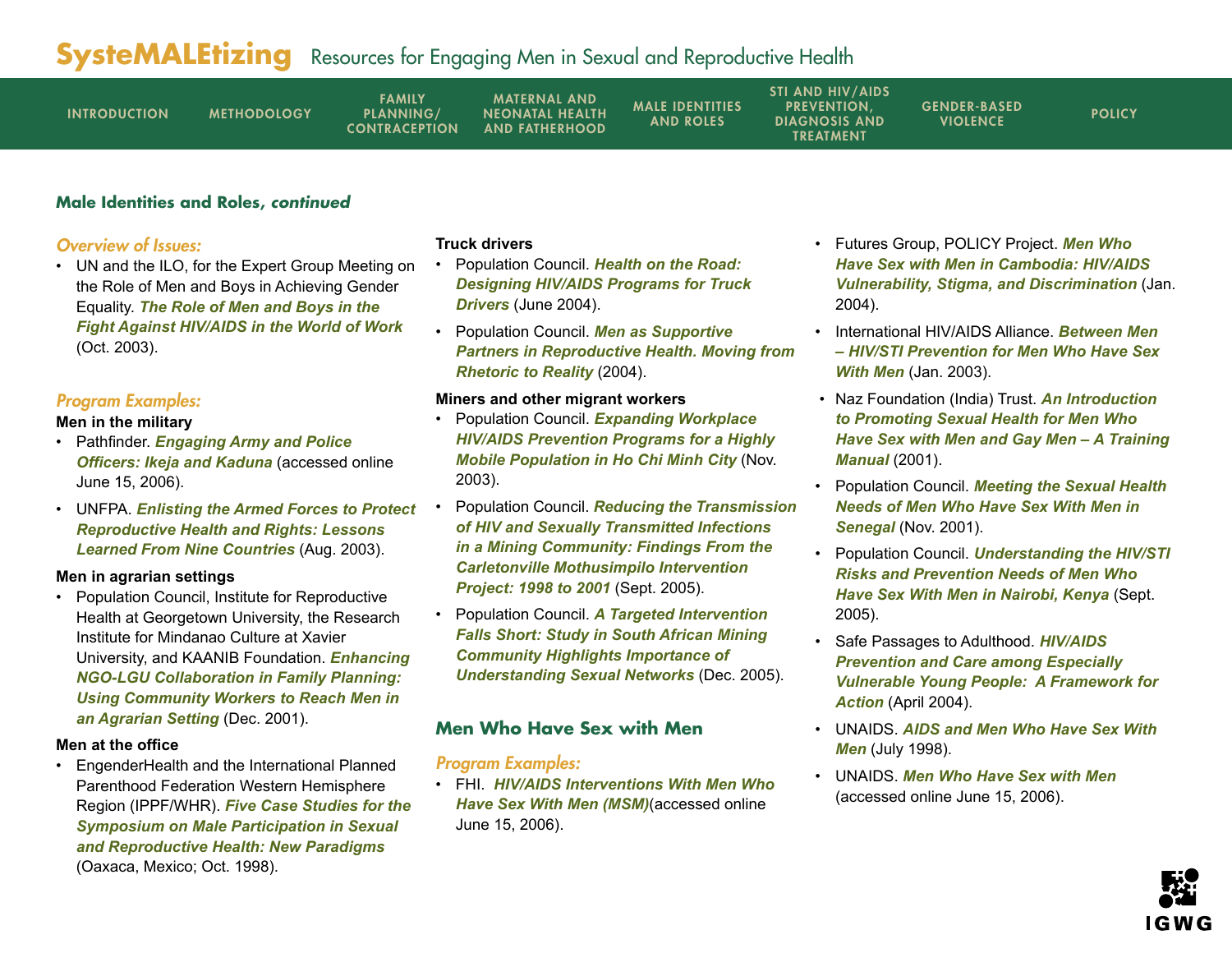| <b>INTRODUCTION</b> | <b>METHODOLOGY</b> | <b>FAMILY</b><br><b>PLANNING/</b><br><b>CONTRACEPTION</b> | <b>MATERNAL AND</b><br><b>NEONATAL HEALTH</b><br><b>AND FATHERHOOD</b> | <b>MALE IDENTITIES</b><br><b>AND ROLES</b> | <b>STI AND HIV/AIDS</b><br><b>PREVENTION.</b><br><b>DIAGNOSIS AND</b><br>TREATMENT | <b>GENDER-BASED</b><br><b>VIOLENCE</b> | <b>POLICY</b> |
|---------------------|--------------------|-----------------------------------------------------------|------------------------------------------------------------------------|--------------------------------------------|------------------------------------------------------------------------------------|----------------------------------------|---------------|
|---------------------|--------------------|-----------------------------------------------------------|------------------------------------------------------------------------|--------------------------------------------|------------------------------------------------------------------------------------|----------------------------------------|---------------|

### **Male Identities and Roles, continued**

#### Programmatic Tools:

- Alan Guttmacher Institute. *[Man2Man: A](www.guttmacher.org/pubs/journals/3521503.html)  [Promising Approach to Addressing the](www.guttmacher.org/pubs/journals/3521503.html)  [Sexual and Reproductive Health Needs of](www.guttmacher.org/pubs/journals/3521503.html)  [Young Men](www.guttmacher.org/pubs/journals/3521503.html)* (Sept./Oct. 2003).
- CEDPA. *[The Better Life Options Program for](www.cedpa.org/content/general/detail/753/)  [Adolescent Boys in India](www.cedpa.org/content/general/detail/753/)* (Jan. 2002).
- IGWG. *[Conference on Reaching Men to](www.igwg.org/eventstrain/conf.htm)  [Improve Reproductive Health for All](www.igwg.org/eventstrain/conf.htm)* (Sept. 2003)
- Naz Foundation International. *[Actions for](www.nfi.net/NFI%20Publications/NFI%20Briefing%20Papers/actions%20for%20life.doc)  [Life: Looking at Developing Sexual Health](www.nfi.net/NFI%20Publications/NFI%20Briefing%20Papers/actions%20for%20life.doc)  [Services for Males Who Have Sex With Males](www.nfi.net/NFI%20Publications/NFI%20Briefing%20Papers/actions%20for%20life.doc)* (Feb. 1999).
- Naz Foundation International. *[Developing](www.nfi.net/CBO%20Front%20Page.htm)  [Community-Based Organisations Addressing](www.nfi.net/CBO%20Front%20Page.htm)  [HIV, Sexual Health, Welfare and Human](www.nfi.net/CBO%20Front%20Page.htm)  [Rights Issues for Males Who Have Sex With](www.nfi.net/CBO%20Front%20Page.htm)  [Males, Their Partners and Families](www.nfi.net/CBO%20Front%20Page.htm)* (2005).
- Naz Foundation International. *[Male Sexual](www.nfi.net/NFI%20Publications/Manuals/PeerManual.pdf)  [Behaviors and STD/HIV Prevention: A](www.nfi.net/NFI%20Publications/Manuals/PeerManual.pdf)  [Training Manual for Peer Educators](www.nfi.net/NFI%20Publications/Manuals/PeerManual.pdf)* (1998).
	- *Community [Mobilizing](www.nfi.net/NFI%20Briefing%20papers.htm)*
	- *[Developing Community-Based Sexual](www.nfi.net/NFI%20Publications/NFI%20Briefing%20Papers/sexual%20health.doc)  [Health Services for Males Who Have Sex](www.nfi.net/NFI%20Publications/NFI%20Briefing%20Papers/sexual%20health.doc)  [With Males in South Asia](www.nfi.net/NFI%20Publications/NFI%20Briefing%20Papers/sexual%20health.doc)*
	- *[MSM and Rights-Based Approach](www.nfi.net/NFI%20Publications/NFI%20Briefing%20Papers/MSM%20rights%20approach.doc)*
- Sahayog. *[Working with Men on Gender,](www.sahayogindia.org/English%20manual.pdf)  [Sexuality, Violence and Health: Trainers'](www.sahayogindia.org/English%20manual.pdf)  [Manual](www.sahayogindia.org/English%20manual.pdf)* (April 2005).
- The Urban Institute. *[Young Men's Sexual and](www.urban.org/UploadedPDF/410027.pdf)  [Reproductive Health: Toward a National](www.urban.org/UploadedPDF/410027.pdf)  [Strategy](www.urban.org/UploadedPDF/410027.pdf)* (Dec. 2000).

- Alan Guttmacher Institute. *[In Their Own Right:](www.agi-usa.org/pubs/us_men.pdf)  [Addressing the Sexual and Reproductive](www.agi-usa.org/pubs/us_men.pdf)  [Health Needs of American Men](www.agi-usa.org/pubs/us_men.pdf)* (2002)
- Family Health International. *[Sexual Behaviors,](www.fhi.org/en/HIVAIDS/pub/survreports/MSMCambodia/index.htm)  [STIs and HIV Among Men Who Have Sex With](www.fhi.org/en/HIVAIDS/pub/survreports/MSMCambodia/index.htm)  [Men in Phnom Penh, Cambodia](www.fhi.org/en/HIVAIDS/pub/survreports/MSMCambodia/index.htm)* (2000).
- *Oxford Journals. [Evaluating Men's Involvement](http://heapro.oxfordjournals.org/cgi/content/abstract/19/3/389)  [as a Strategy in Sexual and Reproductive](http://heapro.oxfordjournals.org/cgi/content/abstract/19/3/389)  [Health Promotion](http://heapro.oxfordjournals.org/cgi/content/abstract/19/3/389)* (2004).
- WHO. *[What About Boys? A Literature Review](www.who.int/child-adolescent-health/New_Publications/ADH/WHO_FCH_CAH_00.7_en.pdf)  [on the Health and Development of Adolescent](www.who.int/child-adolescent-health/New_Publications/ADH/WHO_FCH_CAH_00.7_en.pdf)  [Boys](www.who.int/child-adolescent-health/New_Publications/ADH/WHO_FCH_CAH_00.7_en.pdf)* (2000).

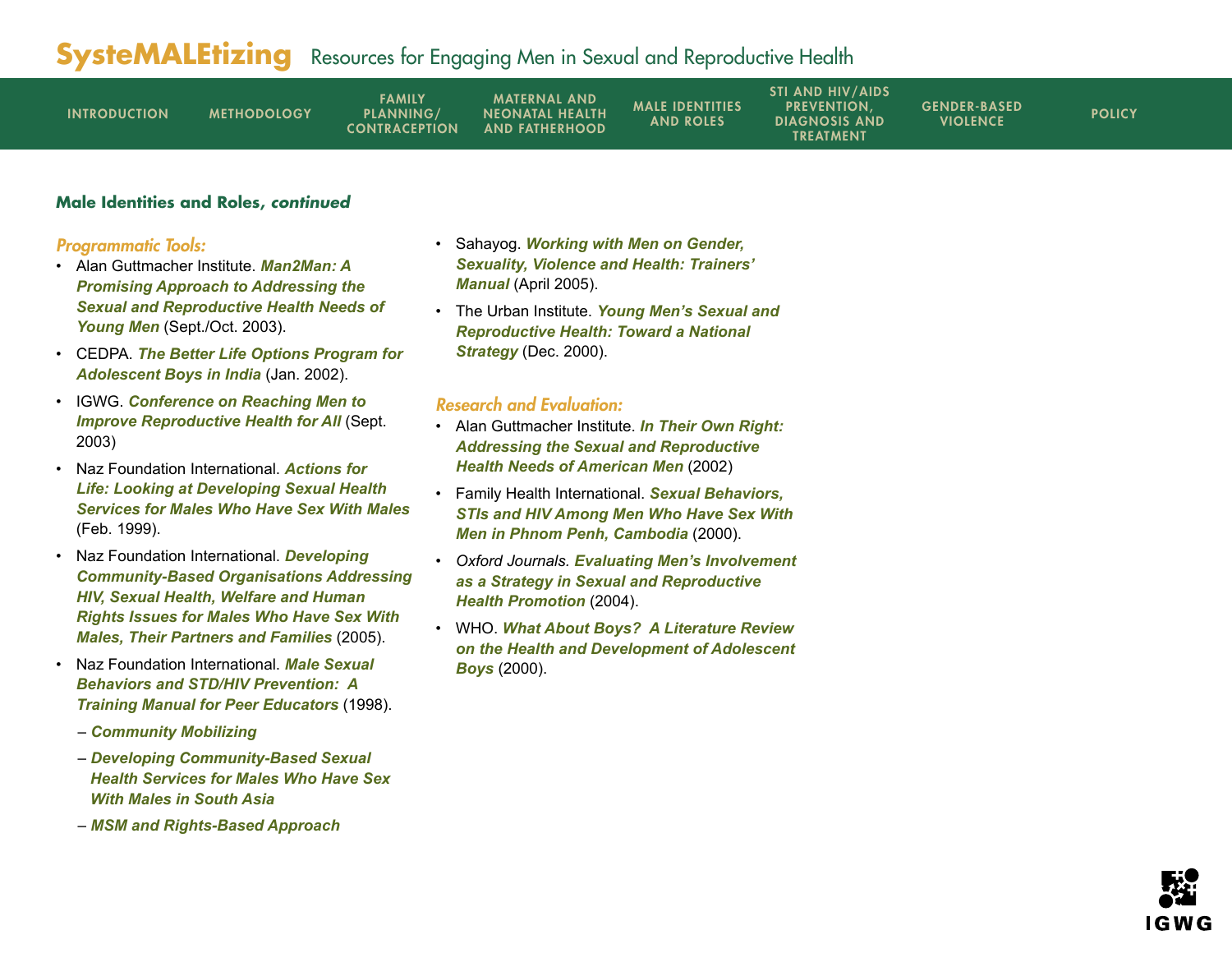<span id="page-10-0"></span>

| <b>INTRODUCTION</b> | <b>METHODOLOGY</b> | <b>FAMILY</b><br>PLANNING/<br><b>CONTRACEPTION</b> | <b>MATERNAL AND</b><br><b>NEONATAL HEALTH</b><br><b>AND FATHERHOOD</b> | <b>MALE IDENTITIES</b><br><b>AND ROLES</b> | <b>STI AND HIV/AIDS</b><br><b>PREVENTION.</b><br><b>DIAGNOSIS AND</b><br><b>TREATMENT</b> | <b>GENDER-BASED</b><br><b>VIOLENCE</b> | <b>POLICY</b> |
|---------------------|--------------------|----------------------------------------------------|------------------------------------------------------------------------|--------------------------------------------|-------------------------------------------------------------------------------------------|----------------------------------------|---------------|
|---------------------|--------------------|----------------------------------------------------|------------------------------------------------------------------------|--------------------------------------------|-------------------------------------------------------------------------------------------|----------------------------------------|---------------|

## **STI and HIV/AIDS Prevention, Diagnosis, and Treatment**

Men can also play an important role in HIV prevention, treatment, and care. Societal expectations of men's sexual behavior, including early sexual initiation, multiple sexual partners, risky behavior, and aggression in sexual relationships, puts both men and their partners at risk of HIV. The acceptance of a large age gap between men and their female partners provides additional risks of HIV infection to girls and women. Further, men and boys are expected to be knowledgeable about sex, which limits their willingness and ability to access information on HIV prevention. Programs that address these societal norms and expectations can help men take steps to protect themselves and their partners and support them to engage in healthy sexual behavior.

Counseling, testing, and treatment programs can reach out to men to ensure they are being tested and receiving appropriate services. These programs can also work to ensure that men are involved in PMTCT services, and that men are supportive of their partners upon disclosure of serostatus and in accessing and adhering to treatment. Finally, HIV/AIDS programs can engage male partners and other men in the community to share in caretaking responsibilities, thereby easing the burden of caring for people infected and affected by AIDS that disproportionately falls on women and girls.

#### Overview of the Issues:

- FHI, YouthNet. *[HIV-Infected Youth](www.fhi.org/NR/rdonlyres/efwnk4dpo4224lmkhiyw2jm5qpnncqwvqc236zp75jk6qb3p   6ybilfssbpveuysmkqga55lit642ec/YL13.pdf)* (Jan. 2005).
- Panos Institute and UNAIDS. *[Young Men and](www.panos.org.uk/files/youngmenandhivculture.pdf)  [HIV: Culture, Poverty and Sexual Risk](www.panos.org.uk/files/youngmenandhivculture.pdf)* (2001).
- UN and the ILO, for the Expert Group Meeting on the Role of Men and Boys in Achieving Gender Equality. *[The Role of Men and Boys in the](www.un.org/womenwatch/daw/egm/men-boys2003/WP3-ILO.pdf)  [Fight Against HIV/AIDS in the World of Work](www.un.org/womenwatch/daw/egm/men-boys2003/WP3-ILO.pdf)* (Oct. 2003).
	- *[Addressing the Sexual Cultures of](www.un.org/womenwatch/daw/egm/men-boys2003/EP6-Flood.pdf)  [Heterosexual Men: Key Strategies in](www.un.org/womenwatch/daw/egm/men-boys2003/EP6-Flood.pdf)  [Involving Men and Boys in HIV/AIDS](www.un.org/womenwatch/daw/egm/men-boys2003/EP6-Flood.pdf)  [Prevention](www.un.org/womenwatch/daw/egm/men-boys2003/EP6-Flood.pdf)*.
	- *[HIV Prevention with Men: Toward Gender](www.un.org/womenwatch/daw/egm/men-boys2003/EP7-Greig.pdf)  [Equality and Social Justice](www.un.org/womenwatch/daw/egm/men-boys2003/EP7-Greig.pdf)*.
	- *[Men and Boys Can Make a Difference in](www.un.org/womenwatch/daw/egm/men-boys2003/WP4-UNAIDS.pdf)  [the Response to the HIV/AIDS Epidemic](www.un.org/womenwatch/daw/egm/men-boys2003/WP4-UNAIDS.pdf)*.
	- *[Men as Partners: Promoting Men's](www.un.org/womenwatch/daw/egm/men-boys2003/EP5-Peacock.pdf)  [Involvement in Care and Support Activities](www.un.org/womenwatch/daw/egm/men-boys2003/EP5-Peacock.pdf)  [for People Living with HIV/AIDS](www.un.org/womenwatch/daw/egm/men-boys2003/EP5-Peacock.pdf)* (Oct. 2003).
	- *[The Role of Men in the Fight Against HIV/](www.un.org/womenwatch/daw/egm/men-boys2003/EP4-Wainaina.pdf) [AIDS](www.un.org/womenwatch/daw/egm/men-boys2003/EP4-Wainaina.pdf)*.
- UNAIDS. *[Men and AIDS A Gendered](www.thebody.com/unaids/men/contents.html)  [Approach](www.thebody.com/unaids/men/contents.html)* (2000).
- UNAIDS. *[Men Who Have Sex with Men](www.unaids.org/en/Issues/Affected_communities/men_who_have_sex_with_men.asp)* (accessed online June 15, 2006).
- UNDP. *[Men and the HIV Epidemic](www.undp.org/hiv/publications/gender/mene.htm)* (1999).
- UNFPA. *[Partners for Change: Enlisting Men in](www.unfpa.org/upload/lib_pub_file/83_filename_partnersforchange.pdf)  [HIV/AIDS Prevention](www.unfpa.org/upload/lib_pub_file/83_filename_partnersforchange.pdf)* (Feb. 2001)

• The World Bank. *[Young Men and the](http://tinyurl.com/kqv6q)  [Construction of Masculinity in Sub-Saharan](http://tinyurl.com/kqv6q)  [Africa: Implications for HIV/AIDS, Conflict and](http://tinyurl.com/kqv6q)  [Violence](http://tinyurl.com/kqv6q)* (June 2005).

#### Program Examples:

- FHI. *[HIV/AIDS Interventions With Men Who](http://www.fhi.org/en/hivaids/pub/fact/intervenmsm.htm)  [Have Sex With Men](http://www.fhi.org/en/hivaids/pub/fact/intervenmsm.htm) (MSM)*
- FHI, YouthNet. *HIV-Infected Youth* (January 2005).
	- *[English](www.fhi.org/NR/rdonlyres/efwnk4dpo4224lmkhiyw2jm5qpnncqwvqc236zp75jk6qb3p6ybilfssbpveuysmkqga55lit642ec/YL13.pdf)*
	- *[Spanish](www.fhi.org/NR/rdonlyres/etgllusnlybgggepzg5lptj3ydcet52hfp62vrmvvuwf5uzu3lnssjav6irjeb2glln5ngmzkpmgof/YL13s.pdf)*
	- *[French](www.fhi.org/NR/rdonlyres/e7dnds5mf5zpbeduwzlxh32g6kldk7iknrbjzcmwgyvzjhdg6y36h5iv4e2wzknczgxpd6f6fpvdvp/YL13f.pdf)*
- Futures Group, Policy Project. *[Men in HIV/AIDS](www.policyproject.com/pubs/countryreports/SA_mensprovince.pdf)  [Partnership](www.policyproject.com/pubs/countryreports/SA_mensprovince.pdf)* (May – July 2003).
- Futures Group, Policy Project. *[Men Who](www.policyproject.com/pubs/countryreports/CAM_MSM.pdf)  [Have Sex with Men in Cambodia: HIV/AIDS](www.policyproject.com/pubs/countryreports/CAM_MSM.pdf)  [Vulnerability, Stigma and Discrimination](www.policyproject.com/pubs/countryreports/CAM_MSM.pdf)* (January 2004).
- International HIV/AIDS Alliance. *[Between Men](http://synkronweb.aidsalliance.org/graphics/secretariat/publications/msm0803_between_men_Eng.pdf)  [– HIV/STI Prevention for Men Who Have Sex](http://synkronweb.aidsalliance.org/graphics/secretariat/publications/msm0803_between_men_Eng.pdf)  [With Men](http://synkronweb.aidsalliance.org/graphics/secretariat/publications/msm0803_between_men_Eng.pdf)* (January 2003).
- International HIV/AIDS Alliance. *[Working with](http://synkronweb.aidsalliance.org/graphics/secretariat/publications/wwm1103_working_with_men.pdf)  [Men, Responding to AIDS: Gender, Sexuality](http://synkronweb.aidsalliance.org/graphics/secretariat/publications/wwm1103_working_with_men.pdf)  [and HIV - A Case Study Collection](http://synkronweb.aidsalliance.org/graphics/secretariat/publications/wwm1103_working_with_men.pdf)* (2003).
- JHUCCP. *[Break the Silence, Talk About AIDS](www.jhuccp.org/pubs/sp/20/20.pdf)* (1999).

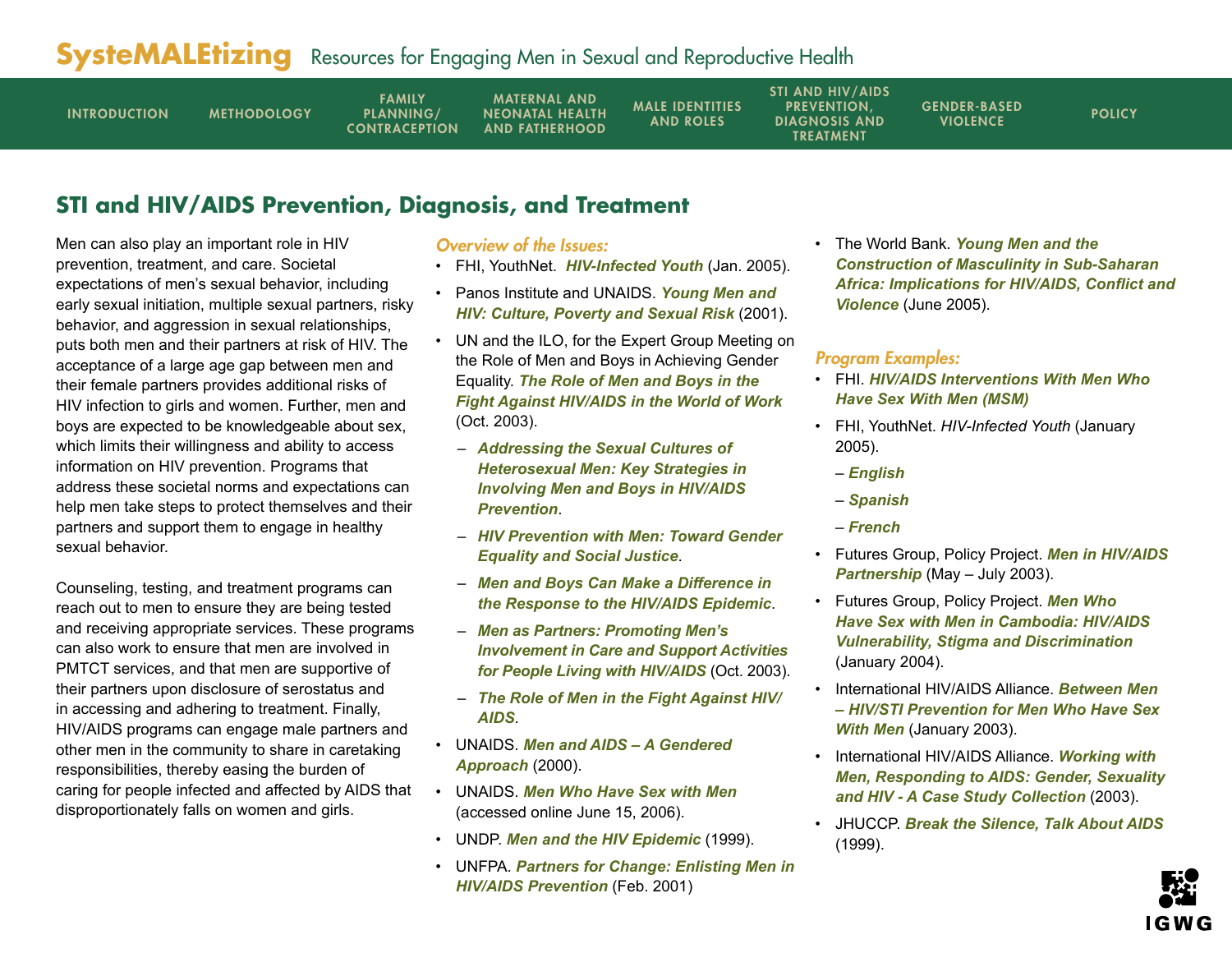| <b>INTRODUCTION</b> | <b>METHODOLOGY</b> | <b>FAMILY</b><br>PLANNING/<br><b>CONTRACEPTION</b> | <b>MATERNAL AND</b><br><b>NEONATAL HEALTH</b><br><b>AND FATHERHOOD</b> | <b>MALE IDENTITIES</b><br><b>AND ROLES</b> | <b>STI AND HIV/AIDS</b><br><b>PREVENTION.</b><br><b>DIAGNOSIS AND</b><br><b>TREATMENT</b> | <b>GENDER-BASED</b><br><b>VIOLENCE</b> | <b>POLICY</b> |
|---------------------|--------------------|----------------------------------------------------|------------------------------------------------------------------------|--------------------------------------------|-------------------------------------------------------------------------------------------|----------------------------------------|---------------|
|---------------------|--------------------|----------------------------------------------------|------------------------------------------------------------------------|--------------------------------------------|-------------------------------------------------------------------------------------------|----------------------------------------|---------------|

### **STI and HIV/AIDS Prevention, Diagnosis, and Treatment, continued**

- *[Movement of Men Against AIDS in Kenya](www.mmaak.or.ke/projects.php)* (accessed online June 15, 2006).
- Naz Foundation (India) Trust and International HIV/AIDS Alliance. *[An Introduction to](http://synkronweb.aidsalliance.org/graphics/secretariat/publications/msm1101_naz_msm_manual.pdf)  [Promoting Sexual Health for Men Who Have](http://synkronweb.aidsalliance.org/graphics/secretariat/publications/msm1101_naz_msm_manual.pdf)  [Sex With Men and Gay Men – A Training](http://synkronweb.aidsalliance.org/graphics/secretariat/publications/msm1101_naz_msm_manual.pdf)  [Manua](http://synkronweb.aidsalliance.org/graphics/secretariat/publications/msm1101_naz_msm_manual.pdf)*l (2001).
- Peacock, D. *[Men as Partners: South African](www.gwg.in/data/mi/publications/reports/South%20African%20men%20respond%20to%20violence%20against%20women%20and%20HIV%20AIDS%20Report.pdf)  [Men Respond to Violence Against Women](www.gwg.in/data/mi/publications/reports/South%20African%20men%20respond%20to%20violence%20against%20women%20and%20HIV%20AIDS%20Report.pdf)  [and HIV/AIDS](www.gwg.in/data/mi/publications/reports/South%20African%20men%20respond%20to%20violence%20against%20women%20and%20HIV%20AIDS%20Report.pdf)* (n.d.).
- Population Council. *[Meeting the Sexual Health](www.popcouncil.org/horizons/ressum/msmsenegal/msmsenegal.html)  [Needs of Men Who Have Sex With Men in](www.popcouncil.org/horizons/ressum/msmsenegal/msmsenegal.html)  [Senegal](www.popcouncil.org/horizons/ressum/msmsenegal/msmsenegal.html)* (November 2001).
- Population Council. *[Understanding the HIV/STI](http://www.popcouncil.org/pdfs/horizons/msmkenya.pdf)  [risks and prevention needs of men who have](http://www.popcouncil.org/pdfs/horizons/msmkenya.pdf)  [sex with men in Nairobi, Kenya](http://www.popcouncil.org/pdfs/horizons/msmkenya.pdf)* (September 2005).
- Population Council. *[Using Men as Community-](www.popcouncil.org/pdfs/frontiers/pbriefs/male_CBDs_brf.pdf)[Based Distributors of Condoms](www.popcouncil.org/pdfs/frontiers/pbriefs/male_CBDs_brf.pdf)* (Jan. 2002).
- UN and the ILO, for the Expert Group Meeting. *[Men as Partners: Promoting Men's](www.un.org/womenwatch/daw/egm/men-boys2003/EP5-Peacock.pdf)  [Involvement in Care and Support Activities](www.un.org/womenwatch/daw/egm/men-boys2003/EP5-Peacock.pdf)  [for People Living with HIV/AIDS and in](www.un.org/womenwatch/daw/egm/men-boys2003/EP5-Peacock.pdf)  [Preventing Mother-to-Child Transmission of](www.un.org/womenwatch/daw/egm/men-boys2003/EP5-Peacock.pdf)  [HIV/AIDS](www.un.org/womenwatch/daw/egm/men-boys2003/EP5-Peacock.pdf)* (Oct. 2003).
- UNAIDS. *[AIDS and Men Who Have Sex with](http://data.unaids.org/Publications/IRC-pub03/mentu2000_en.pdf)  [Men](http://data.unaids.org/Publications/IRC-pub03/mentu2000_en.pdf)* (2000).
- UNAIDS. *[Working with Men for HIV Prevention](http://data.unaids.org/Publications/IRC-pub02/JC543-WorkingWithMen_en.pdf)  [and Care](http://data.unaids.org/Publications/IRC-pub02/JC543-WorkingWithMen_en.pdf)* (Oct. 2001).

• WHO and DFID. *[Safe Passages, HIV/AIDS](www.socstats.soton.ac.uk/cshr/pdfs/evypframework.pdf)  [Prevention and Care among Especially](www.socstats.soton.ac.uk/cshr/pdfs/evypframework.pdf)  [Vulnerable Young People: A Framework for](www.socstats.soton.ac.uk/cshr/pdfs/evypframework.pdf)  [Action](www.socstats.soton.ac.uk/cshr/pdfs/evypframework.pdf)* (April 2004).

#### Programmatic Tools:

- The Alan Guttmacher Institute. *[Man2Man:](www.guttmacher.org/pubs/journals/3521503.html)  [A Promising Approach to Addressing the](www.guttmacher.org/pubs/journals/3521503.html)  [Sexual and Reproductive Health Needs of](www.guttmacher.org/pubs/journals/3521503.html)  [Young Men](www.guttmacher.org/pubs/journals/3521503.html)* (September/October 2003).
- CEDPA. *[The Better Life Options Program for](www.cedpa.org/content/general/detail/753/)  [Adolescent Boys in India](www.cedpa.org/content/general/detail/753/)*
- EngenderHealth, Men as Partners. *[South](http://www.engenderhealth.org/ia/wwm/wwmds.html#)  [Africans Respond to HIV/AIDS and Violence](http://www.engenderhealth.org/ia/wwm/wwmds.html#)  [Against Women](http://www.engenderhealth.org/ia/wwm/wwmds.html#)* (July 2005).
- Futures Group, Policy Project. *[Men in HIV/](www.policyproject.com/pubs/countryreports/SA_mensprovince.pdf) [AIDS Partnership, Provincial Consultative](www.policyproject.com/pubs/countryreports/SA_mensprovince.pdf)  [Workshops](www.policyproject.com/pubs/countryreports/SA_mensprovince.pdf)*, South Africa (May-July 2003).
- IGWG. *[Conference on Engaging Men and](www.igwg.org/eventstrain/engangingmenandboys.htm)  [Boys in RH/Maternal Health/HIV](www.igwg.org/eventstrain/engangingmenandboys.htm)* (October 2005).
- IGWG. *[Conference on Reaching Men](www.igwg.org/eventstrain/conf.htm)  [to Improve Reproductive Health for All](www.igwg.org/eventstrain/conf.htm)* (September 2003).
- Naz Foundation International. *[Actions For Life](www.nfi.net/NFI Publications/NFI Briefing Papers/actions for life.doc)  [- Developing MSM Sexual Health Services](www.nfi.net/NFI Publications/NFI Briefing Papers/actions for life.doc)* (February 1999).
- Naz Foundation International. *[Community](www.nfi.net/NFI%20Publications/NFI%20Briefing%20Papers/community.doc)  [Mobilizing](www.nfi.net/NFI%20Publications/NFI%20Briefing%20Papers/community.doc)* (March 1999).
- Naz Foundation International. *[Developing A](www.nfi.net/NFI%20Publications/NFI%20Briefing%20Papers/sexual%20health.doc)  [Community-Based Sexual Health Service for](www.nfi.net/NFI%20Publications/NFI%20Briefing%20Papers/sexual%20health.doc)  [MSM](www.nfi.net/NFI%20Publications/NFI%20Briefing%20Papers/sexual%20health.doc) in South Asia* (August 1999).
- Naz Foundation International. *[Developing](www.nfi.net/CBO%20Front%20Page.htm)  [Community-Based Organisations Addressing](www.nfi.net/CBO%20Front%20Page.htm)  [HIV, Sexual Health, Welfare and Human](www.nfi.net/CBO%20Front%20Page.htm)  [Rights Issues for Males Who Have Sex With](www.nfi.net/CBO%20Front%20Page.htm)  [Males, Their Partners and Families](www.nfi.net/CBO%20Front%20Page.htm)* (2006).
- Naz Foundation International. *[Male Sexual](www.nfi.net/NFI%20Publications/Manuals/PeerManual.pdf)  [Behaviors and STD/HIV Prevention: A](www.nfi.net/NFI%20Publications/Manuals/PeerManual.pdf)  [Training Manual for Peer Educators](www.nfi.net/NFI%20Publications/Manuals/PeerManual.pdf)* (1998).
- Naz Foundation International. *[A Rights Based](www.nfi.net/NFI%20Publications/NFI%20Briefing%20Papers/MSM%20rights%20approach.doc)  [Framework for Preventing the Transmission](www.nfi.net/NFI%20Publications/NFI%20Briefing%20Papers/MSM%20rights%20approach.doc)  [of HIV Among Men Who Have Sex With Men](www.nfi.net/NFI%20Publications/NFI%20Briefing%20Papers/MSM%20rights%20approach.doc)* (November 2002).
- Sahayog. *Manual for [Working with Men on](www.sahayogindia.org/English%20manual.pdf)  [Gender, Sexuality, Violence and Health](www.sahayogindia.org/English%20manual.pdf)* (April 2005).
- Sonenstein, F., ed. *[Young Men's Sexual and](www.urban.org/UploadedPDF/410027.pdf)  [Reproductive Health. Toward a National](www.urban.org/UploadedPDF/410027.pdf)  [Strategy](www.urban.org/UploadedPDF/410027.pdf)* (December 2000).
- *[Stepping Stones](www.steppingstonesfeedback.org)* (July 2004).
- The United Nations Development Fund for Women (UNIFEM). *[Gender, HIV and Human](www.unifem.org/resources/item_detail.php?ProductID=5)  [Rights: A Training Manual](www.unifem.org/resources/item_detail.php?ProductID=5)* (2000).

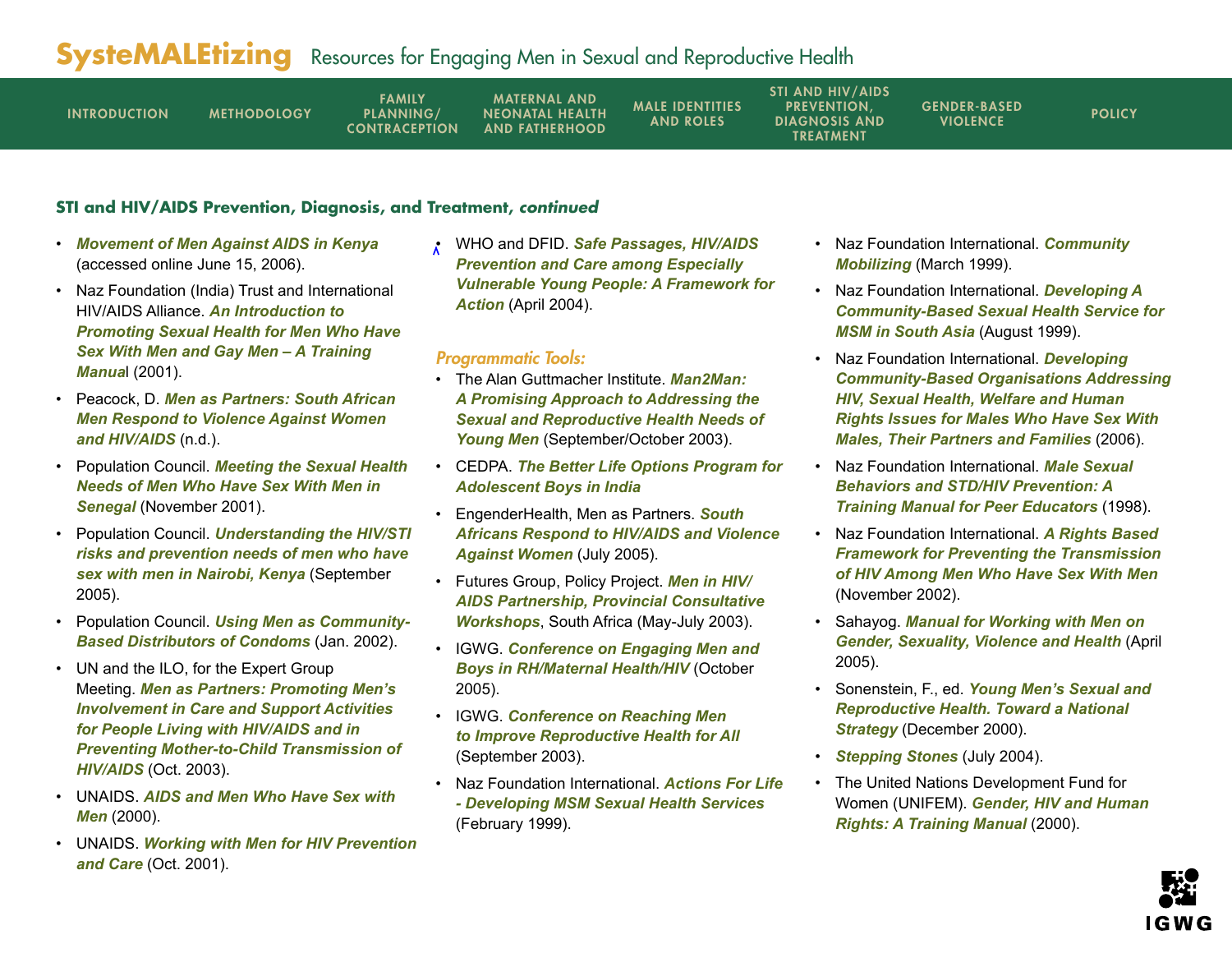| <b>INTRODUCTION</b> | <b>METHODOLOGY</b> | FAMILY<br>PLANNING/<br><b>CONTRACEPTION</b> | <b>MATERNAL AND</b><br><b>NEONATAL HEALTH</b><br><b>AND FATHERHOOD</b> | <b>MALE IDENTITIES</b><br><b>AND ROLES</b> | <b>STI AND HIV/AIDS</b><br><b>PREVENTION.</b><br><b>DIAGNOSIS AND</b><br><b>TREATMENT</b> | <b>GENDER-BASED</b><br><b>VIOLENCE</b> | <b>POLICY</b> |
|---------------------|--------------------|---------------------------------------------|------------------------------------------------------------------------|--------------------------------------------|-------------------------------------------------------------------------------------------|----------------------------------------|---------------|
|---------------------|--------------------|---------------------------------------------|------------------------------------------------------------------------|--------------------------------------------|-------------------------------------------------------------------------------------------|----------------------------------------|---------------|

#### **STI and HIV/AIDS Prevention, Diagnosis, and Treatment, continued**

- The Alan Guttmacher Institute. *[In Their](www.agi-usa.org/pubs/us_men.pdf)  [Own Right. Addressing the Sexual and](www.agi-usa.org/pubs/us_men.pdf)  [Reproductive Health Needs of American Men](www.agi-usa.org/pubs/us_men.pdf)* (March 2003).
- Barker, Gary. *[How Do We Know If Men Have](www.un.org/womenwatch/daw/egm/men-boys2003/OP2-Barker.pdf)  [Changed? Promoting and Measuring Change](www.un.org/womenwatch/daw/egm/men-boys2003/OP2-Barker.pdf)  [with Young Men. Lessons from Program H in](www.un.org/womenwatch/daw/egm/men-boys2003/OP2-Barker.pdf)  [Latin America](www.un.org/womenwatch/daw/egm/men-boys2003/OP2-Barker.pdf)* (October 2003).
- FHI. *[Sexual Behaviors, STIs and HIV among](www.fhi.org/en/HIVAIDS/pub/survreports/MSMCambodia/index.htm)  [Men Who Have Sex with Men in Phnom Penh,](www.fhi.org/en/HIVAIDS/pub/survreports/MSMCambodia/index.htm)  [Cambodia](www.fhi.org/en/HIVAIDS/pub/survreports/MSMCambodia/index.htm)* (2000).
- Population Council. *[Involving Young Men in](www.popcouncil.org/horizons/newsletter/horizons(9)_1.html)  [HIV Prevention Programs](www.popcouncil.org/horizons/newsletter/horizons(9)_1.html)* (December 2004).
- Population Council. *[Male Circumcision and HIV](www.popcouncil.org/pdfs/circumcision.pdf )  [Prevention: Directions for Future Research](www.popcouncil.org/pdfs/circumcision.pdf )* (June 2000).
- Population Council. *[A Targeted Intervention](www.popcouncil.org/horizons/newsletter/horizons(11)_5.html)  [Falls Short: Study in South African Mining](www.popcouncil.org/horizons/newsletter/horizons(11)_5.html)  [Community Highlights Importance of](www.popcouncil.org/horizons/newsletter/horizons(11)_5.html)  [Understanding Sexual Networks](www.popcouncil.org/horizons/newsletter/horizons(11)_5.html)* (December 2005).
- Population Council. *[What's a Real Man?](http://www.popcouncil.org/horizons/newsletter/horizons(9)_3.html)* (December 2004).
- Sternberg, P. and J. Hubley. *[Evaluating Men's](http://heapro.oxfordjournals.org/cgi/content/abstract/19/3/389)  [Involvement as a Strategy in Sexual and](http://heapro.oxfordjournals.org/cgi/content/abstract/19/3/389)  [Reproductive Health Promotion](http://heapro.oxfordjournals.org/cgi/content/abstract/19/3/389)* (2004).

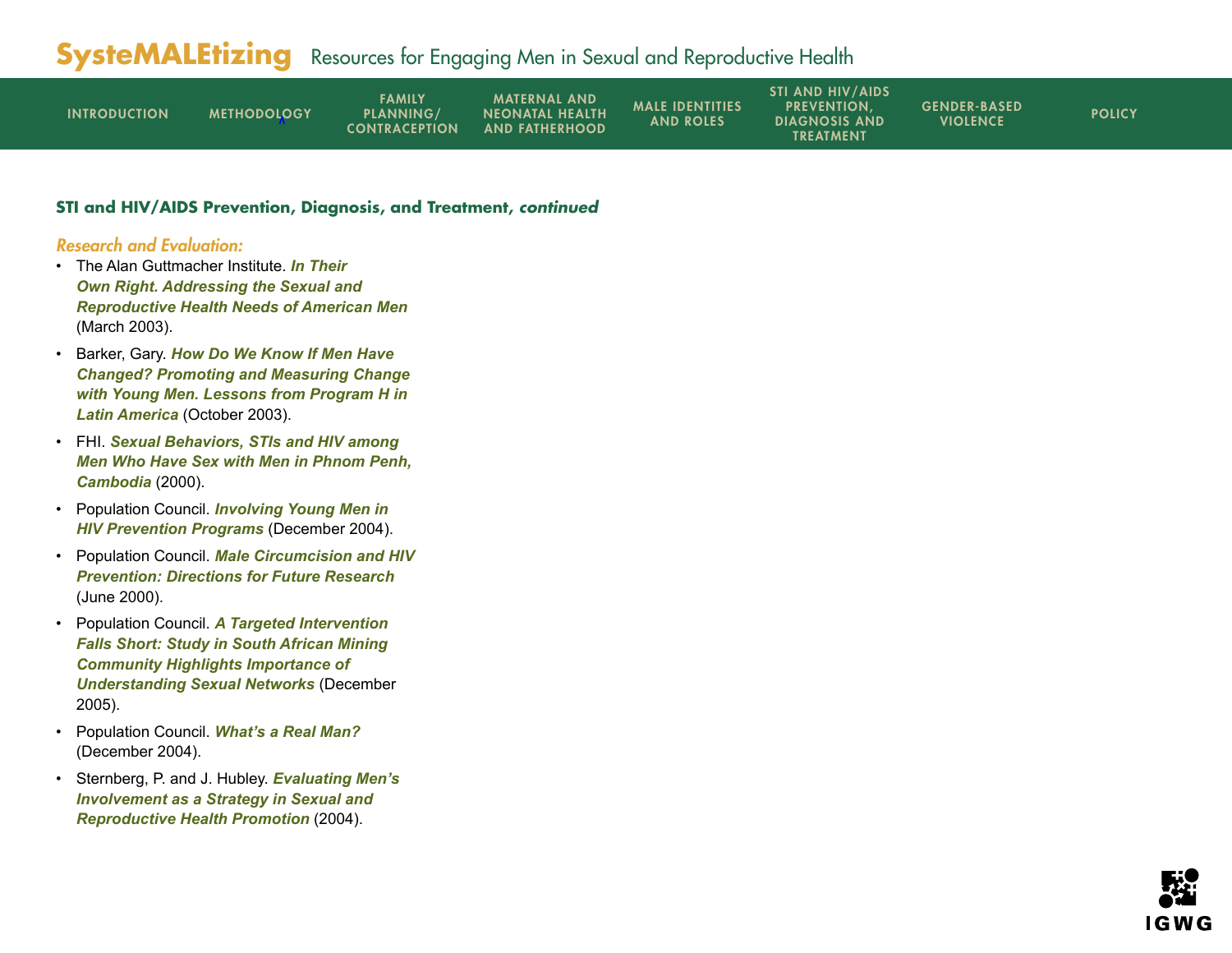<span id="page-13-0"></span>

| <b>INTRODUCTION</b> | <b>METHODOLOGY</b> | <b>FAMILY</b><br>PLANNING/<br><b>CONTRACEPTION</b> | <b>MATERNAL AND</b><br><b>NEONATAL HEALTH</b><br><b>AND FATHERHOOD</b> | <b>MALE IDENTITIES</b><br><b>AND ROLES</b> | <b>STI AND HIV/AIDS</b><br><b>PREVENTION.</b><br><b>DIAGNOSIS AND</b><br>TREATMENT | <b>GENDER-BASED</b><br><b>VIOLENCE</b> | <b>POLICY</b> |
|---------------------|--------------------|----------------------------------------------------|------------------------------------------------------------------------|--------------------------------------------|------------------------------------------------------------------------------------|----------------------------------------|---------------|
|                     |                    |                                                    |                                                                        |                                            |                                                                                    |                                        |               |

## **Gender-Based Violence**

Gender-based violence, including female genital cutting, is increasingly viewed as a serious public health problem. Patterns of violence both reflect and reinforce the gender inequalities that undermine reproductive health and well being. Men have an important role to play in overcoming violence, both toward their own sexual partners and toward others in their communities. Only by changing norms around the acceptability of violence against women can the practice be eradicated.

State-of-the-art programs that work with men to address gender-based violence take a holistic approach, recognizing the importance of involving all members of the community. Programs target policymakers, religious and community leaders, parents, teachers, men, women, and adolescents with the aim of refuting gender-based violence as a social norm. These programs raise awareness about sexual coercion and psychological, physical, and sexual abuse. They train police, provide psychological care and legal referrals, and attempt to change behaviors by challenging existing stereotypical gender roles of manhood.

It is now increasingly common to address GBV in the context of reproductive health programs. This is because 1) reproductive health programs are often the first point of contact for women with the health system; 2) GBV has important direct effects on health; and 3) both violence and reproductive health are affected by the same gender inequities.

### Overview of the Issues:

- Barker, G. *[Engaging Boys and Young Men in](www.rb.se/NR/rdonlyres/3AE599E1-3FB8-49A0-A341-A8A2E23281C4/0/Engagingboysandyoungmeninpromotinggenderequality.pdf )  [Promoting Gender Equality: Reflections on](www.rb.se/NR/rdonlyres/3AE599E1-3FB8-49A0-A341-A8A2E23281C4/0/Engagingboysandyoungmeninpromotinggenderequality.pdf )  [Masculinities in Sub-Saharan African and](www.rb.se/NR/rdonlyres/3AE599E1-3FB8-49A0-A341-A8A2E23281C4/0/Engagingboysandyoungmeninpromotinggenderequality.pdf )  [Program Responses](www.rb.se/NR/rdonlyres/3AE599E1-3FB8-49A0-A341-A8A2E23281C4/0/Engagingboysandyoungmeninpromotinggenderequality.pdf )* (June 2005).
- Berkowitz , A. *[Working with Men to Prevent](www.alanberkowitz.com/articles/VAWNET.pdf)  [Violence Against Women: An Overview](www.alanberkowitz.com/articles/VAWNET.pdf)* (October 2004).
- FHI, YouthNet. *[Non-Consensual Sex among](www.fhi.org/NR/rdonlyres/eg4tmdypgyrhxlw3ijm5nmg7qj753tftvxgyodjmb7johmfglmiffrbxmnmgh2mvbwh6dj2swlayvo/YL102.pdf)  [Youth](www.fhi.org/NR/rdonlyres/eg4tmdypgyrhxlw3ijm5nmg7qj753tftvxgyodjmb7johmfglmiffrbxmnmgh2mvbwh6dj2swlayvo/YL102.pdf)* (2004).
- Guedes, Alessandra. *[Addressing Gender-](www.prb.org/pdf04/AddressGendrBasedViolence.pdf)[Based Violence from the RH/HIV Sector](www.prb.org/pdf04/AddressGendrBasedViolence.pdf)* (May 2004).
- Kaufman, M. *[Building a Movement of Men](www.michaelkaufman.com/articles/pdf/buildingamovement.pdf)  [Working to End Violence Against Women](www.michaelkaufman.com/articles/pdf/buildingamovement.pdf)* (September 2001).
- The South African Regional Poverty Networks. *[Working With Men: Why and How?](www.sarpn.org/documents/d0001222/Gender-based_violence_working-men.pdf)* (2004).
- UNESCAP. *[Elimination of Violence Against](www.unescap.org/esid/GAD/Publication/DiscussionPapers/15/series15-main-text.pdf)  [Women in Partnership with Men](www.unescap.org/esid/GAD/Publication/DiscussionPapers/15/series15-main-text.pdf)* (2003).
- White Ribbon Campaign. *[Men Working to End](www.whiteribbon.ca/)  [Men's Violence Against Women](www.whiteribbon.ca/)* (2006).

## Involving Men in Combating Female Genital Cuttina:

- Mossaad, T. *[Mobilizing Men Toward](www.jhuccp.org/igwg/presentations/Tuesday/SubplenI/MobilizingMen.pdf)  [Combating Female Genital Mutilation](www.jhuccp.org/igwg/presentations/Tuesday/SubplenI/MobilizingMen.pdf)* (September 2003).
- Ouoba, D. *[Involving Men to Abandon](www.jhuccp.org/igwg/presentations/Monday/SubplenC/CommunityBased.pdf)  [Female Genital Mutilation. A Community-](www.jhuccp.org/igwg/presentations/Monday/SubplenC/CommunityBased.pdf)[Based Education Program in Burkina Faso](www.jhuccp.org/igwg/presentations/Monday/SubplenC/CommunityBased.pdf)* (September 2003).

#### Programs:

- Coalition Against Trafficking in Women--Asia Pacific (CATW-AP). *[Rethinking Masculinity:](www.fokuskvinner.no/484/Rethinking_Masculinity_-_Educating_Young_Men_to_Reduce_the_Demand_Side_of_Trafficking.pdf)  [Educating Young Men to Reduce the Demand](www.fokuskvinner.no/484/Rethinking_Masculinity_-_Educating_Young_Men_to_Reduce_the_Demand_Side_of_Trafficking.pdf)  [Side of Trafficking](www.fokuskvinner.no/484/Rethinking_Masculinity_-_Educating_Young_Men_to_Reduce_the_Demand_Side_of_Trafficking.pdf)* (2005).
- EngenderHealth, Men as Partners. *[Digital](www.engenderhealth.org/ia/wwm/wwmds.html#)  [Stories from South Africa](www.engenderhealth.org/ia/wwm/wwmds.html#)*
- FEMNET. *[Male Involvement in Programmes to](www.femnet.or.ke/documents/m2m_nam_sa.pdf)  [Combat Gender Based Violence: Malawi and](www.femnet.or.ke/documents/m2m_nam_sa.pdf)  [South Africa](www.femnet.or.ke/documents/m2m_nam_sa.pdf)* (September-November 2002).
- FEMNET. *[Report of Men Against Gender](www.femnet.or.ke/documents/m2m_nam_ken.pdf)  [Based Violence. Follow Up Review in Namibia](www.femnet.or.ke/documents/m2m_nam_ken.pdf)  [and Kenya](www.femnet.or.ke/documents/m2m_nam_ken.pdf)* (December 2002).
- FEMNET. *[Report of the Review of Male](www.femnet.or.ke/documents/m2m_nam_eth.pdf)  [Involvement in Programmes to Combat](www.femnet.or.ke/documents/m2m_nam_eth.pdf)  [Gender Based Violence in Ethiopia](www.femnet.or.ke/documents/m2m_nam_eth.pdf)* (April 2003).

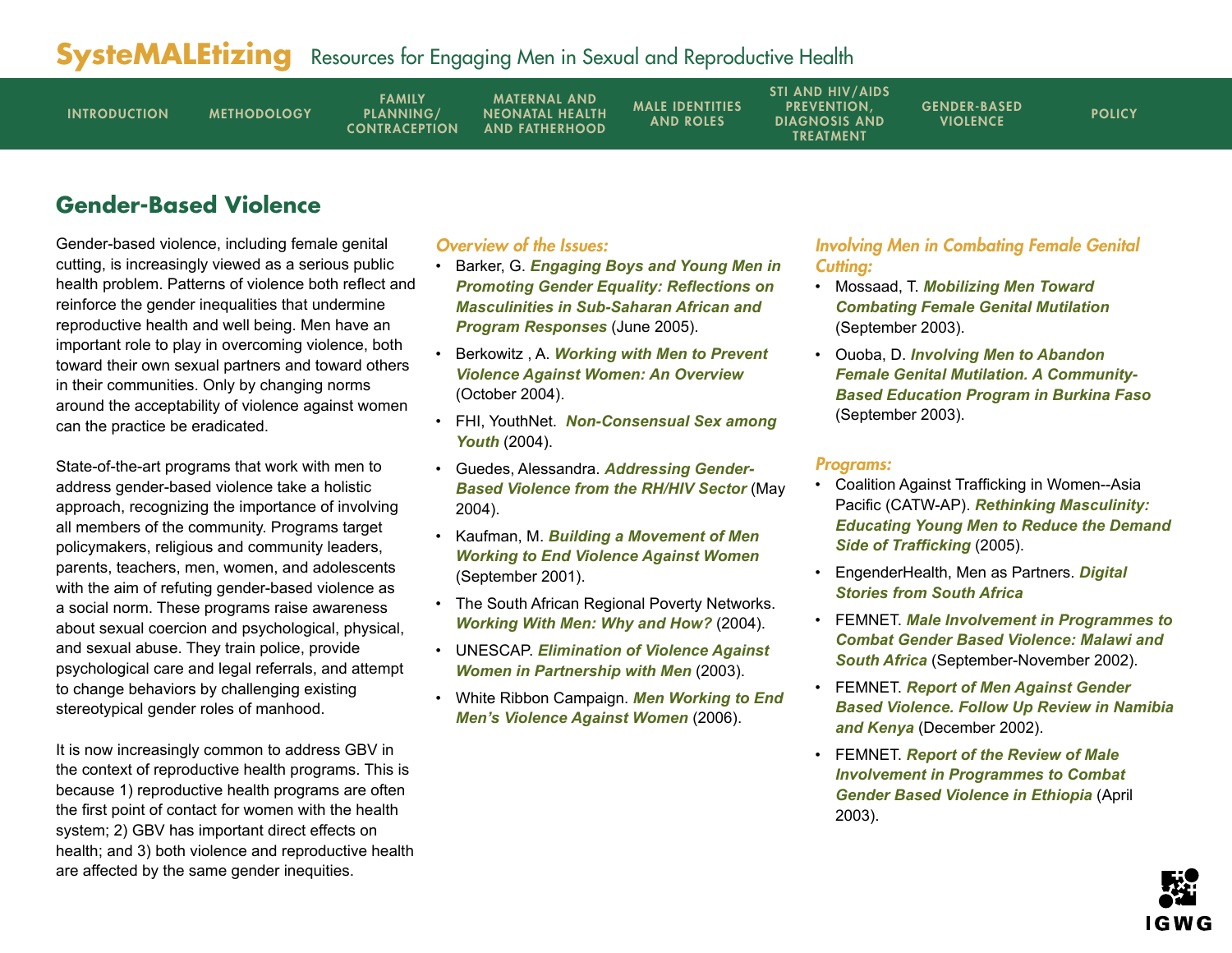| <b>INTRODUCTION</b> | <b>METHODOLOGY</b> | FAMILY<br>PLANNING/<br><b>CONTRACEPTION</b> | <b>MATERNAL AND</b><br><b>NEONATAL HEALTH</b><br><b>AND FATHERHOOD</b> | <b>MALE IDENTITIES</b><br><b>AND ROLES</b> | <b>STI AND HIV/AIDS</b><br><b>PREVENTION.</b><br><b>DIAGNOSIS AND</b><br>TREATMENT | <b>GENDER-BASED</b><br><b>VIOLENCE</b> | <b>POLICY</b> |
|---------------------|--------------------|---------------------------------------------|------------------------------------------------------------------------|--------------------------------------------|------------------------------------------------------------------------------------|----------------------------------------|---------------|
|---------------------|--------------------|---------------------------------------------|------------------------------------------------------------------------|--------------------------------------------|------------------------------------------------------------------------------------|----------------------------------------|---------------|

## **Gender-Based Violence, continued**

- FHI, YouthNet. *[Boys and Changing Gender](www.fhi.org/NR/rdonlyres/ebi4gbgdtwxeotyfwshe4wdqg6fsfgzvignbgamvnu4mz42mjlqcftpkvtw35ry53fm2kgbczb6mcd/YL16e.pdf)  [Roles: Emerging Program Approaches](www.fhi.org/NR/rdonlyres/ebi4gbgdtwxeotyfwshe4wdqg6fsfgzvignbgamvnu4mz42mjlqcftpkvtw35ry53fm2kgbczb6mcd/YL16e.pdf)*
- Guedes, A. *[Addressing Gender-Based](www.prb.org/pdf04/AddressGendrBasedViolence.pdf)  [Violence from the RH/HIV Sector](www.prb.org/pdf04/AddressGendrBasedViolence.pdf)* (2004).
- IGWG. *[Involving Men to Address Gender](www.prb.org/pdf/InvolvMenToAddressGendr.pdf)  [Inequalities](www.prb.org/pdf/InvolvMenToAddressGendr.pdf)* (July 2003).
- Instituto Promundo. *[Program H](www.promundo.org.br/materia/view/330)* (accessed online June 15, 2006).
- Oxfam. *[Gender Equality and Men: Learning](http://publications.oxfam.org.uk//oxfam/add_info_003.asp)  [from Practice](http://publications.oxfam.org.uk//oxfam/add_info_003.asp)* (2004).
- Population Council. *[My Father Didn't Think](www.popcouncil.org/pdfs/qcq/qcq14.pdf)  [This Way, Nigerian Boys Contemplate Gender](www.popcouncil.org/pdfs/qcq/qcq14.pdf)* Equality (2003).
- Salud y Genero. *[Working with Men on Gender,](www.oxfam.org.uk/what_we_do/issues/gender/gem/downloads/Saludcase.pdf)  [Health and Violence](www.oxfam.org.uk/what_we_do/issues/gender/gem/downloads/Saludcase.pdf)* (December 2001).
- The Synergy Project. *[Men and Reproductive](http://pdf.dec.org/pdf_docs/PNACU969.pdf)  [Health Programs: Influencing Gender Norms](http://pdf.dec.org/pdf_docs/PNACU969.pdf)* (Dec. 2003).
- UN and ILO, Expert Group Meeting. *[Strategies](www.un.org/womenwatch/daw/egm/men-boys2003/EP1-ElSanousi.pdf)  [and Approaches to Enhance the Role of Men](www.un.org/womenwatch/daw/egm/men-boys2003/EP1-ElSanousi.pdf)  [and Boys in Gender Equality: Case Study of](www.un.org/womenwatch/daw/egm/men-boys2003/EP1-ElSanousi.pdf)  [Yemen](www.un.org/womenwatch/daw/egm/men-boys2003/EP1-ElSanousi.pdf)* (October 2003).
- U.S. Department of Health and Human Services, Office of Population Affairs. *[Male Involvement](http://opa.osophs.dhhs.gov/titlex/opa_male_projects_review_july2000.pdf)  [Projects](http://opa.osophs.dhhs.gov/titlex/opa_male_projects_review_july2000.pdf)* (July 2000).

## Tools:

- EngenderHealth, Men as Partners. *[Digital](www.engenderhealth.org/ia/wwm/wwmds.html#)  [Stories from South Africa](www.engenderhealth.org/ia/wwm/wwmds.html#)* (July 2005).
- Family Violence Prevention Fund. *[Coaching](http://endabuse.org/cbim/)  [Boys into Men](http://endabuse.org/cbim/)* (2006).
- Family Violence Prevention Fund. *[Toolkit for](http://toolkit.endabuse.org/Home)  [Working with Men and Boys](http://toolkit.endabuse.org/Home)* (2006).
- Family Violence Prevention Fund. *[Toolkit for](http://toolkit.endabuse.org/Home/RecommendedWork/)  [Working with Men and Boys – Recommended](http://toolkit.endabuse.org/Home/RecommendedWork/)  [Work Plan](http://toolkit.endabuse.org/Home/RecommendedWork/)* (2006).
- Kaufman, M. *[The AIM Framework.](www.michaelkaufman.com/articles/pdf/the-aim-framework.pdf)  [Addressing and Involving Men and Boys to](www.michaelkaufman.com/articles/pdf/the-aim-framework.pdf)  [Promote Gender Equality and End Gender](www.michaelkaufman.com/articles/pdf/the-aim-framework.pdf)  [Discrimination and Violence](www.michaelkaufman.com/articles/pdf/the-aim-framework.pdf)* (March 2003).
- Ouoba, D. *[Involving Men to Abandon](www.jhuccp.org/igwg/presentations/Monday/SubplenC/CommunityBased.pdf)  [Female Genital Mutilation. A Community-](www.jhuccp.org/igwg/presentations/Monday/SubplenC/CommunityBased.pdf)[Based Education Program in Burkina Faso](www.jhuccp.org/igwg/presentations/Monday/SubplenC/CommunityBased.pdf)*. (September 2003).
- Sahayog. *Manual for [Working with Men on](www.sahayogindia.org/English%20manual.pdf)  [Gender, Sexuality, Violence and Health](www.sahayogindia.org/English%20manual.pdf)* (April 2005).
- The Women's Commission for Refugee Women and Children. *[Masculinities: Male Roles and](www.womenscommission.org/pdf/masc_res.pdf)  [Male Involvement in the Promotion of Gender](www.womenscommission.org/pdf/masc_res.pdf)  [Equality. A Resource Packet](www.womenscommission.org/pdf/masc_res.pdf)* (September 2005).

- Fabiano, P. *[Engaging Men as Social Justice](www.alanberkowitz.com/articles/MenAsAllies.pdf)  [Allies in Ending Violence Against Women:](www.alanberkowitz.com/articles/MenAsAllies.pdf)  [Evidence for a Social Norms Approach](www.alanberkowitz.com/articles/MenAsAllies.pdf)* (November/December 2003).
- IGWG. *[The So What Report](www.prb.org/pdf04/TheSoWhatReport.pdf)* (March 2004).
- PAHO. *[Research Protocols to Study Sexual](www.paho.org/English/HPP/HPF/ADOL/protocol.htm)  [and Reproductive Health of Male Adolescents](www.paho.org/English/HPP/HPF/ADOL/protocol.htm)  [and Young Adults in Latin America](www.paho.org/English/HPP/HPF/ADOL/protocol.htm)* (2000).
- Population Council. *[Promoting More Gender-](www.popcouncil.org/pdfs/horizons/brgendernorms.pdf)[Equitable Norms and Behaviors Among](www.popcouncil.org/pdfs/horizons/brgendernorms.pdf)  [Young Men as an HIV/AIDS Prevention](www.popcouncil.org/pdfs/horizons/brgendernorms.pdf)  [Strategy](www.popcouncil.org/pdfs/horizons/brgendernorms.pdf)* (February 2006).
- Sternberg , P. and J. Hubley. *[Evaluating Men's](http://heapro.oxfordjournals.org/cgi/content/abstract/19/3/389)  [Involvement as a Strategy in Sexual and](http://heapro.oxfordjournals.org/cgi/content/abstract/19/3/389)  [Reproductive Health Promotion](http://heapro.oxfordjournals.org/cgi/content/abstract/19/3/389)* (2004).
- UN and ILO, Expert Group Meeting. *[How Do We](www.un.org/womenwatch/daw/egm/men-boys2003/OP2-Barker.pdf)  [Know If Men Have Changed? Promoting and](www.un.org/womenwatch/daw/egm/men-boys2003/OP2-Barker.pdf)  [Measuring Change with Young Men. Lessons](www.un.org/womenwatch/daw/egm/men-boys2003/OP2-Barker.pdf)  [from Program H in Latin America](www.un.org/womenwatch/daw/egm/men-boys2003/OP2-Barker.pdf)* (2003).
- Verma, R. et al. *[Promoting Gender Equity](www.kit.nl/ils/exchange_content/html/2005-2_promoting_gender_equity.asp )  [Among Young Men: Positive Experiences of](www.kit.nl/ils/exchange_content/html/2005-2_promoting_gender_equity.asp )  [the Yari-Dosti Project in India](www.kit.nl/ils/exchange_content/html/2005-2_promoting_gender_equity.asp )* (February 2005).
- Wassef, Nadia. *[Male Involvement in](www.oxfam.org.uk/what_we_do/resources/downloads/meninvolve%20.pdf)  [Perpetuating and Challenging the Practice of](www.oxfam.org.uk/what_we_do/resources/downloads/meninvolve%20.pdf)  [Female Genital Mutilation in Egypt](www.oxfam.org.uk/what_we_do/resources/downloads/meninvolve%20.pdf)* in *Men's Involvement in Gender and Development Policy and Practice* (pp. 44-51) (2001).

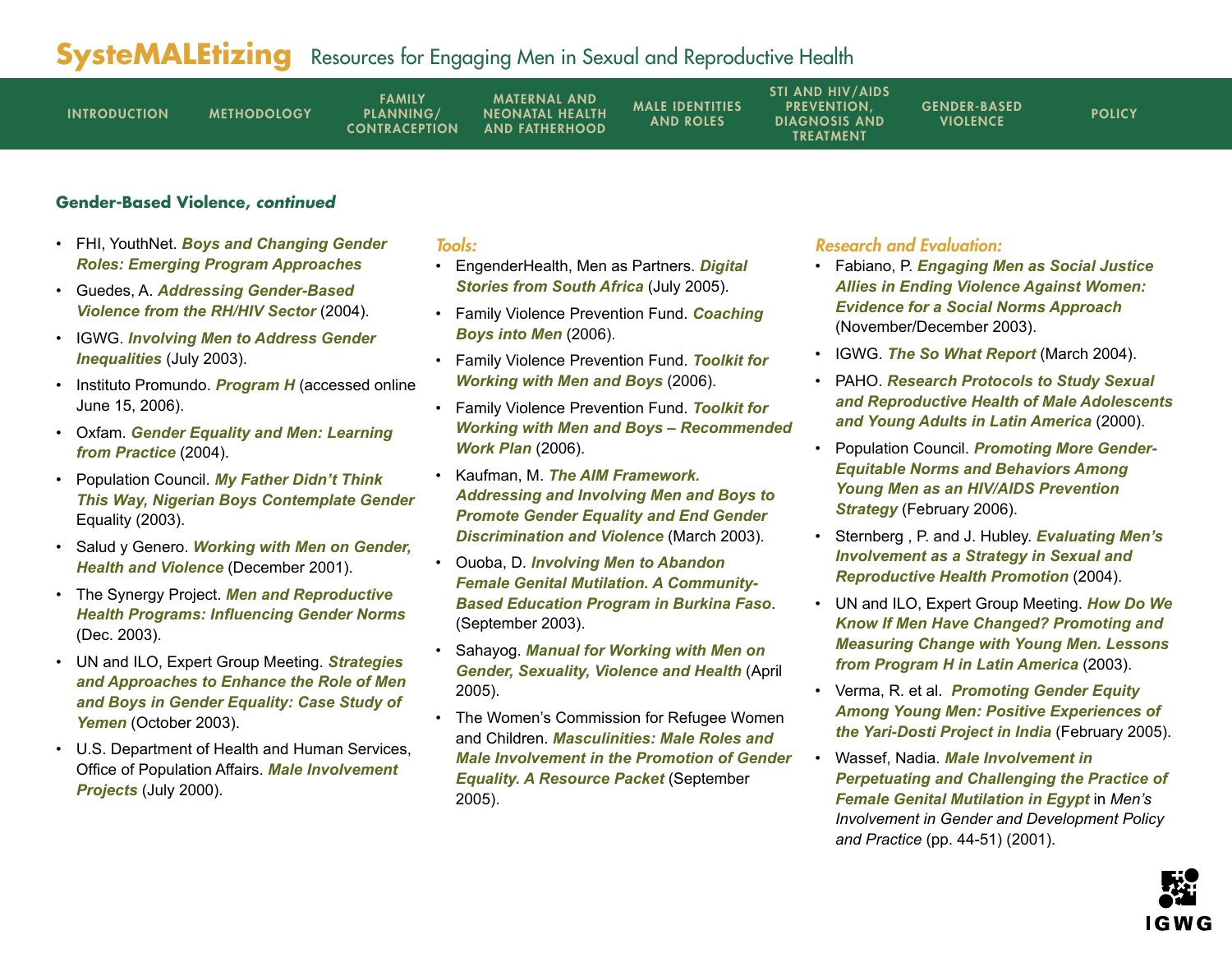<span id="page-15-0"></span>

| <b>INTRODUCTION</b> | <b>METHODOLOGY</b> | <b>FAMILY</b><br>PLANNING/<br><b>CONTRACEPTION</b> | <b>MATERNAL AND</b><br><b>NEONATAL HEALTH</b><br><b>AND FATHERHOOD</b> | <b>MALE IDENTITIES</b><br><b>AND ROLES</b> | <b>STI AND HIV/AIDS</b><br><b>PREVENTION.</b><br><b>DIAGNOSIS AND</b><br>TREATMENT | <b>GENDER-BASED</b><br><b>VIOLENCE</b> | <b>POLICY</b> |
|---------------------|--------------------|----------------------------------------------------|------------------------------------------------------------------------|--------------------------------------------|------------------------------------------------------------------------------------|----------------------------------------|---------------|
|                     |                    |                                                    |                                                                        |                                            |                                                                                    |                                        |               |

# **Policy**

"Male involvement policy" is elusive, so it may be preferable to begin by articulating principles that acknowledge gender inequities and state the need to involve men in overcoming these inequities in order to improve health for all. A high level commitment of this kind—be it at the national or grass roots level--can be implemented across various sectors. Relatively little has been done through national policy to address the social relationships that limit health and support men's constructive engagement in sexual, reproductive, and family life.

## Policy Examples:

- Policy Project. *[From Adding to the Burden](www.policyproject.com/pubs/countryreports/Cambodia%20MI%20casestudy%20final%201%2024%2006.doc)  [to Sharing the Load: Guidelines for Male](www.policyproject.com/pubs/countryreports/Cambodia%20MI%20casestudy%20final%201%2024%2006.doc)  [Involvement for Reproductive Health in](www.policyproject.com/pubs/countryreports/Cambodia%20MI%20casestudy%20final%201%2024%2006.doc)  [Cambodia](www.policyproject.com/pubs/countryreports/Cambodia%20MI%20casestudy%20final%201%2024%2006.doc)* (Jan. 2006).
- The Royal Government of Cambodia. *[Policy on](www.futuresgroup.com/Documents/CMBpolicyGirl.pdf)  [Women, The Girl Child, and STI/HIV/AIDS](www.futuresgroup.com/Documents/CMBpolicyGirl.pdf)* (July 2003).

## Policy Tools:

- Policy Project. *[From Adding to the Burden](www.policyproject.com/pubs/countryreports/Cambodia%20MI%20casestudy%20final%201%2024%2006.doc)  [to Sharing the Load: Guidelines for Male](www.policyproject.com/pubs/countryreports/Cambodia%20MI%20casestudy%20final%201%2024%2006.doc)  [Involvement for Reproductive Health in](www.policyproject.com/pubs/countryreports/Cambodia%20MI%20casestudy%20final%201%2024%2006.doc)  [Cambodia](www.policyproject.com/pubs/countryreports/Cambodia%20MI%20casestudy%20final%201%2024%2006.doc)* (Jan. 2006).
- UNFPA. I*[CPD: Programme of Action: Male](http://www.unfpa.org/icpd/icpd_poa.htm)  [Responsibilities and Participation Basis for](http://www.unfpa.org/icpd/icpd_poa.htm)  [Action](http://www.unfpa.org/icpd/icpd_poa.htm)* (1993).
- UNFPA. *[Male Involvement and Masculinity](www.unfpa.org/gender/icl_06.htm)* (1998).

## Research and Evaluation:

- *[Bellagio Statement on Working with Men to](http://toolkit.endabuse.org/Resources/Bellagio/FVPFResource_view?searchterm=None)  [End Gender Based Violence](http://toolkit.endabuse.org/Resources/Bellagio/FVPFResource_view?searchterm=None)* (October 2001).
- Oxfam. *[Men's Involvement in Gender and](www.oxfam.org.uk/what_we_do/resources/downloads/meninvolve%20.pdf)  [Development Policy and Practice: Beyond](www.oxfam.org.uk/what_we_do/resources/downloads/meninvolve%20.pdf)  [Rhetoric](www.oxfam.org.uk/what_we_do/resources/downloads/meninvolve%20.pdf)* (2001).
- POLICY Project. *[Challenges and Opportunities](www.policyproject.com/pubs/countryreports/MaleInvolv_Cam.pdf)  [for Male Involvement in Reproductive Health](www.policyproject.com/pubs/countryreports/MaleInvolv_Cam.pdf)  [in Cambodia](www.policyproject.com/pubs/countryreports/MaleInvolv_Cam.pdf)* (June 2005).
- UN, Division for the Advancement of Women. The Role of Men and Boys in Achieving Gender Equality (2003).
	- *[Expert Group Meeting](www.un.org/womenwatch/daw/egm/men-boys2003/documents.html)*
	- *[Final Report](www.un.org/womenwatch/daw/egm/men-boys2003/reports/Finalreport.PDF)*
- UN Millennium Project. *[Involving Men in](www.unmillenniumproject.org/documents/Greene_et_al-final.pdf)  [Reproductive Health: Contributions to](www.unmillenniumproject.org/documents/Greene_et_al-final.pdf)  [Development](www.unmillenniumproject.org/documents/Greene_et_al-final.pdf)* (2003).
- UNFPA. ICPD: *[Programme of Action: Male](www.unfpa.org/icpd/icpd_poa.htm)  [Responsibilities and Participation. Basis for](www.unfpa.org/icpd/icpd_poa.htm)  [Action](www.unfpa.org/icpd/icpd_poa.htm)* (1993).
- UNFPA. *[Male Involvement and Masculinity](www.unfpa.org/gender/icl_06.htm)* (1998).
- The Urban Institute. *[Young Men's Sexual and](www.urban.org/UploadedPDF/410027.pdf)  [Reproductive Health. Towards a National](www.urban.org/UploadedPDF/410027.pdf)  [Strategy](www.urban.org/UploadedPDF/410027.pdf)* (December 2000).

## Conferences:

- IGWG Conference. Reaching Men to Improve Reproductive Health for All (2003) *[www.igwg.](www.igwg.org/eventstrain/conf.htm) [org/eventstrain/conf.htm](www.igwg.org/eventstrain/conf.htm)*, and *[www.jhuccp.](www.jhuccp.org/igwg/) [org/igwg/](www.jhuccp.org/igwg/)*
- JHUCCP. *[Better Together. A Report on the](www.jhuccp.org/pubs/sp/4/4.pdf)  [African Regional Conference on Men's](www.jhuccp.org/pubs/sp/4/4.pdf)  [Participation in Reproductive Health](www.jhuccp.org/pubs/sp/4/4.pdf)* (1996).
- JHUCCP. *[Men: Key Partners in Reproductive](www.jhuccp.org/pubs/sp/10/10.pdf)  [Health, A Report of the First Conference of](www.jhuccp.org/pubs/sp/10/10.pdf)  [French-Speaking African Countries on Men's](www.jhuccp.org/pubs/sp/10/10.pdf)  [Participation in Reproductive Health](www.jhuccp.org/pubs/sp/10/10.pdf)* (1998).
- Ms. Foundation. *[Supporting Boys' Resilience:](www.ms.foundation.org/user-assets/PDF/Program/SUPPORTINGBOYS912.pdf)  [A Dialogue with Researchers, Practitioners](www.ms.foundation.org/user-assets/PDF/Program/SUPPORTINGBOYS912.pdf)  [and the Media](www.ms.foundation.org/user-assets/PDF/Program/SUPPORTINGBOYS912.pdf)* (2004).
- Save the Children, Sweden. *[Let's Engage the](www.rb.se/NR/rdonlyres/74A99995-F47B-4822-AFCB-9C803E92C9D3/0/Letsengagetheboys.pdf)  [Boys! 1st Pan African Seminar on Working](www.rb.se/NR/rdonlyres/74A99995-F47B-4822-AFCB-9C803E92C9D3/0/Letsengagetheboys.pdf)  [with Boys and Young Men to Address Gender](www.rb.se/NR/rdonlyres/74A99995-F47B-4822-AFCB-9C803E92C9D3/0/Letsengagetheboys.pdf)  [Based Violence and HIV/AIDS](www.rb.se/NR/rdonlyres/74A99995-F47B-4822-AFCB-9C803E92C9D3/0/Letsengagetheboys.pdf)* (May 2006).
- UNFPA. *[Programme of Action of the](www.unfpa.org/icpd/icpd_poa.htm)  [International Conference on Population and](www.unfpa.org/icpd/icpd_poa.htm)  [Development \(ICPD\)](www.unfpa.org/icpd/icpd_poa.htm)*, especially Section 4.24- 4.29, Male Responsibilities and Participation (1994). See also, *[www.unfpa.org/gender/icl\\_](www.unfpa.org/gender/icl_06.htm) [06.htm](www.unfpa.org/gender/icl_06.htm)*.
- The World Health Organization. *[Programming](http://whqlibdoc.who.int/hq/2002/WHO_FCH_RHR_02.3.pdf)  [for Male Involvement in Reproductive Health](http://whqlibdoc.who.int/hq/2002/WHO_FCH_RHR_02.3.pdf)* (2001).